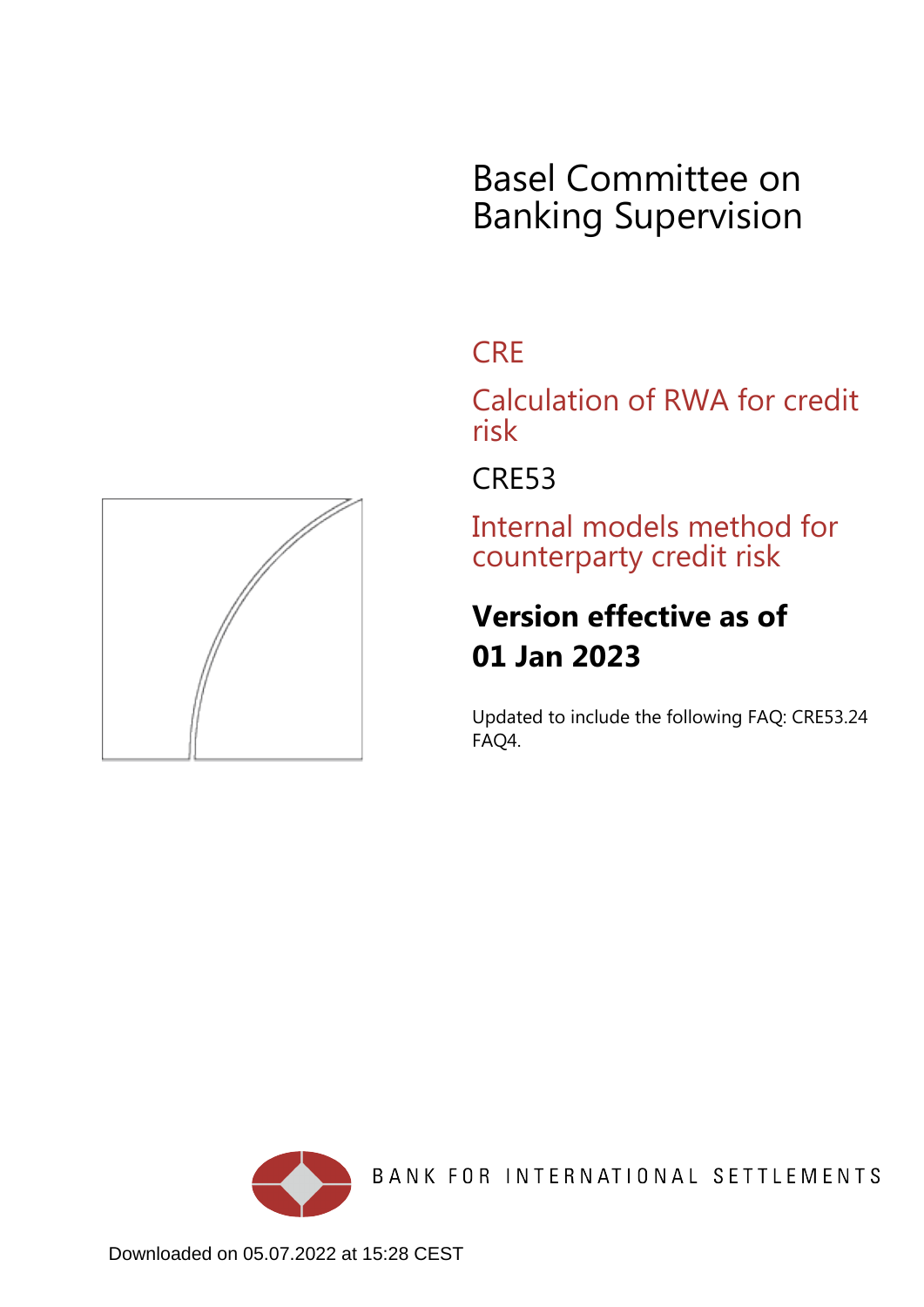*© Bank for International Settlements 2022. All rights reserved.*

Downloaded on 05.07.2022 at 15:28 CEST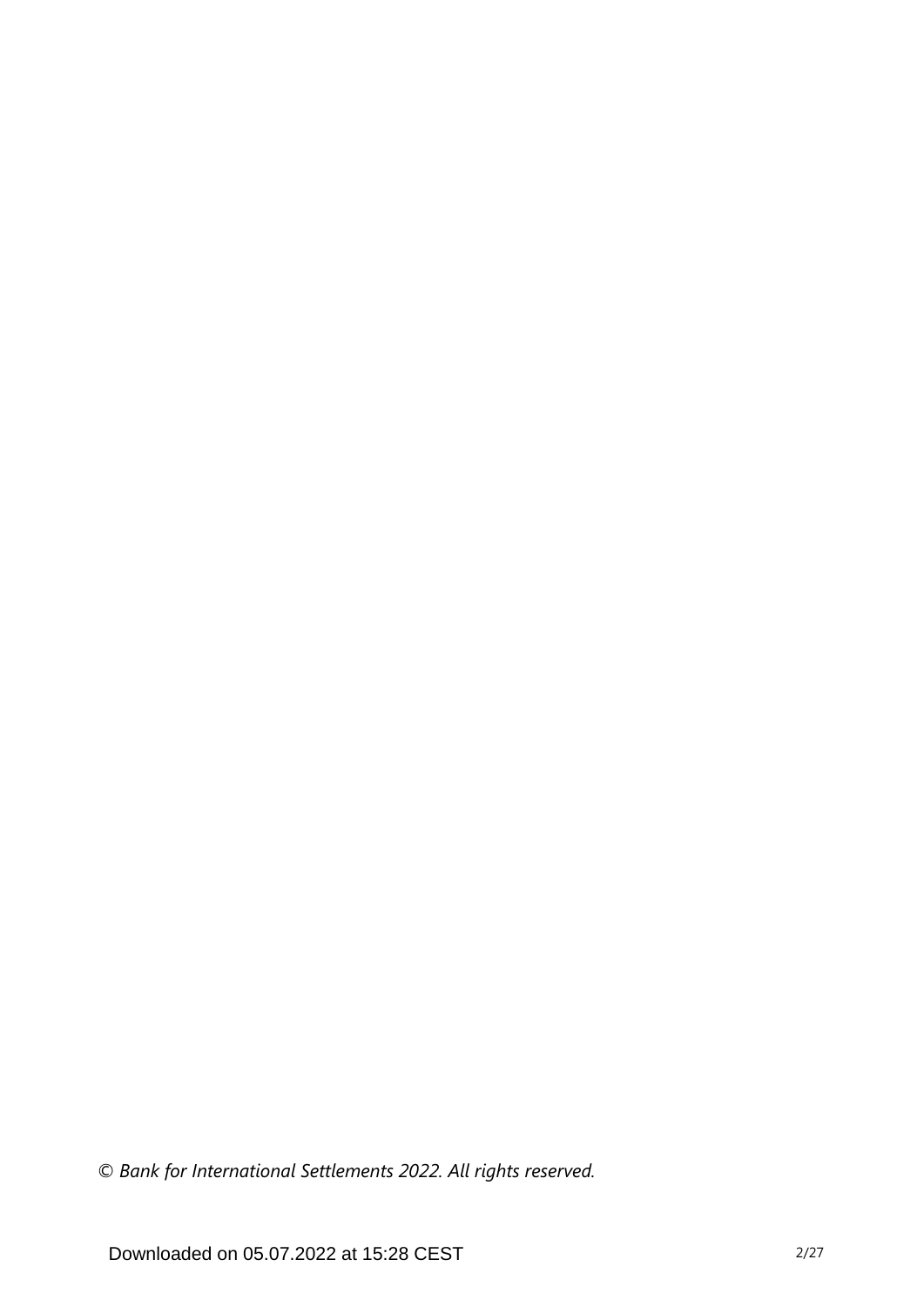## **Approval to adopt an internal models method to estimate EAD**

- A bank (meaning the individual legal entity or a group) that wishes to adopt an internal models method to measure exposure or exposure at default (EAD) for regulatory capital purposes must seek approval from its supervisor. The internal models method is available both for banks that adopt the internal ratings-based approach to credit risk and for banks for which the standardised approach to credit risk applies to all of their credit risk exposures. The bank must meet all of the requirements given in [CRE53.6](https://www.bis.org/basel_framework/chapter/CRE/53.htm?tldate=20230101&inforce=20230101&published=20200605#paragraph_CRE_53_20230101_53_6) to [CRE53.60](https://www.bis.org/basel_framework/chapter/CRE/53.htm?tldate=20230101&inforce=20230101&published=20200605#paragraph_CRE_53_20230101_53_60) and must apply the method to all of its exposures that are subject to counterparty credit risk, except for long settlement transactions. **53.1**
- A bank may also choose to adopt an internal models method to measure counterparty credit risk (CCR) for regulatory capital purposes for its exposures or EAD to only over-the-counter (OTC) derivatives, to only securities financing transactions (SFTs), or to both, subject to the appropriate recognition of netting specified in [CRE53.61](https://www.bis.org/basel_framework/chapter/CRE/53.htm?tldate=20230101&inforce=20230101&published=20200605#paragraph_CRE_53_20230101_53_61) to [CRE53.71](https://www.bis.org/basel_framework/chapter/CRE/53.htm?tldate=20230101&inforce=20230101&published=20200605#paragraph_CRE_53_20230101_53_71). The bank must apply the method to all relevant exposures within that category, except for those that are immaterial in size and risk. During the initial implementation of the internal models method, a bank may use the Standardised Approach for counterparty credit risk for a portion of its business. The bank must submit a plan to its supervisor to bring all material exposures for that category of transactions under the internal models method. **53.2**
- For all OTC derivative transactions and for all long settlement transactions for which a bank has not received approval from its supervisor to use the internal models method, the bank must use the standardised approach to counterparty credit risk (SA-CCR, [CRE52\)](https://www.bis.org/basel_framework/chapter/CRE/52.htm?tldate=20230101&inforce=20230101&published=20200605). **53.3**
- Exposures or EAD arising from long settlement transactions can be determined using either of the methods identified in this document regardless of the methods chosen for treating OTC derivatives and SFTs. In computing capital requirements for long settlement transactions banks that hold permission to use the internal ratings-based approach may opt to apply the risk weights under this Framework's standardised approach for credit risk on a permanent basis and irrespective to the materiality of such positions. **53.4**
- **53.5** After adoption of the internal models method, the bank must comply with the above requirements on a permanent basis. Only under exceptional circumstances or for immaterial exposures can a bank revert to the standardised approach for counterparty credit risk for all or part of its exposure. The bank must demonstrate that reversion to a less sophisticated method does not lead to an arbitrage of the regulatory capital rules.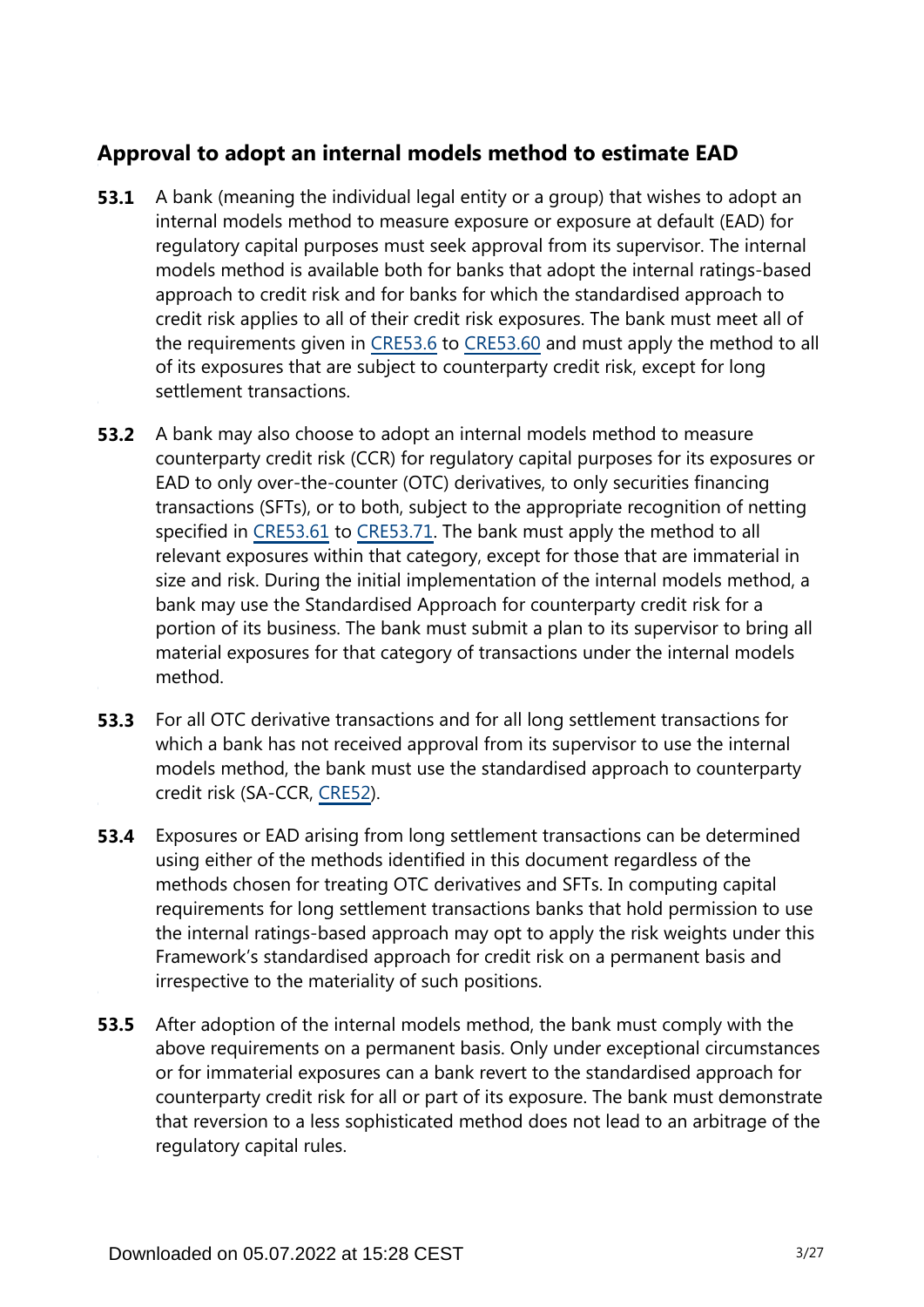### **Exposure amount or EAD under the internal models method**

- CCR exposure or EAD is measured at the level of the netting set as defined in [CRE50](https://www.bis.org/basel_framework/chapter/CRE/50.htm?tldate=20230101&inforce=20191215&published=20191215) and [CRE53.61](https://www.bis.org/basel_framework/chapter/CRE/53.htm?tldate=20230101&inforce=20230101&published=20200605#paragraph_CRE_53_20230101_53_61) to [CRE53.71](https://www.bis.org/basel_framework/chapter/CRE/53.htm?tldate=20230101&inforce=20230101&published=20200605#paragraph_CRE_53_20230101_53_71). A qualifying internal model for measuring counterparty credit exposure must specify the forecasting distribution for changes in the market value of the netting set attributable to changes in market variables, such as interest rates, foreign exchange rates, etc. The model then computes the bank's CCR exposure for the netting set at each future date given the changes in the market variables. For margined counterparties, the model may also capture future collateral movements. Banks may include eligible financial collateral as defined in [CRE22.34](https://www.bis.org/basel_framework/chapter/CRE/22.htm?tldate=20230101&inforce=20230101&published=20201126#paragraph_CRE_22_20230101_22_34) and [CRE55.2](https://www.bis.org/basel_framework/chapter/CRE/55.htm?tldate=20230101&inforce=20230101&published=20200327#paragraph_CRE_55_20230101_55_2) in their forecasting distributions for changes in the market value of the netting set, if the quantitative, qualitative and data requirements for internal models method are met for the collateral. **53.6**
- As set out in [RBC20.8,](https://www.bis.org/basel_framework/chapter/RBC/20.htm?tldate=20230101&inforce=20230101&published=20201126#paragraph_RBC_20_20230101_20_8) banks that use the internal models method must calculate credit RWA as the higher of two amounts, one based on current parameter estimates and one based on stressed parameter estimates. Specifically, to determine the default risk capital requirement for counterparty credit risk, banks must use the greater of the portfolio-level capital requirement (not including the credit valuation adjustment, or CVA, charge in [MAR50](https://www.bis.org/basel_framework/chapter/MAR/50.htm?tldate=20230101&inforce=20230101&published=20200708)) based on Effective expected positive exposure (EPE) using current market data and the portfoliolevel capital requirement based on Effective EPE using a stress calibration. The stress calibration should be a single consistent stress calibration for the whole portfolio of counterparties. The greater of Effective EPE using current market data and the stress calibration should not be applied on a counterparty by counterparty basis, but on a total portfolio level. **53.7**
- To the extent that a bank recognises collateral in EAD via current exposure, a bank would not be permitted to recognise the benefits in its estimates of lossgiven-default (LGD). As a result, the bank would be required to use an LGD of an otherwise similar uncollateralised facility. In other words, the bank would be required to use an LGD that does not include collateral that is already included in EAD. **53.8**
- Under the internal models method, the bank need not employ a single model. Although the following text describes an internal model as a simulation model, no particular form of model is required. Analytical models are acceptable so long as they are subject to supervisory review, meet all of the requirements set forth in this section and are applied to all material exposures subject to a CCR-related capital requirement as noted above, with the exception of long settlement transactions, which are treated separately, and with the exception of those exposures that are immaterial in size and risk. **53.9**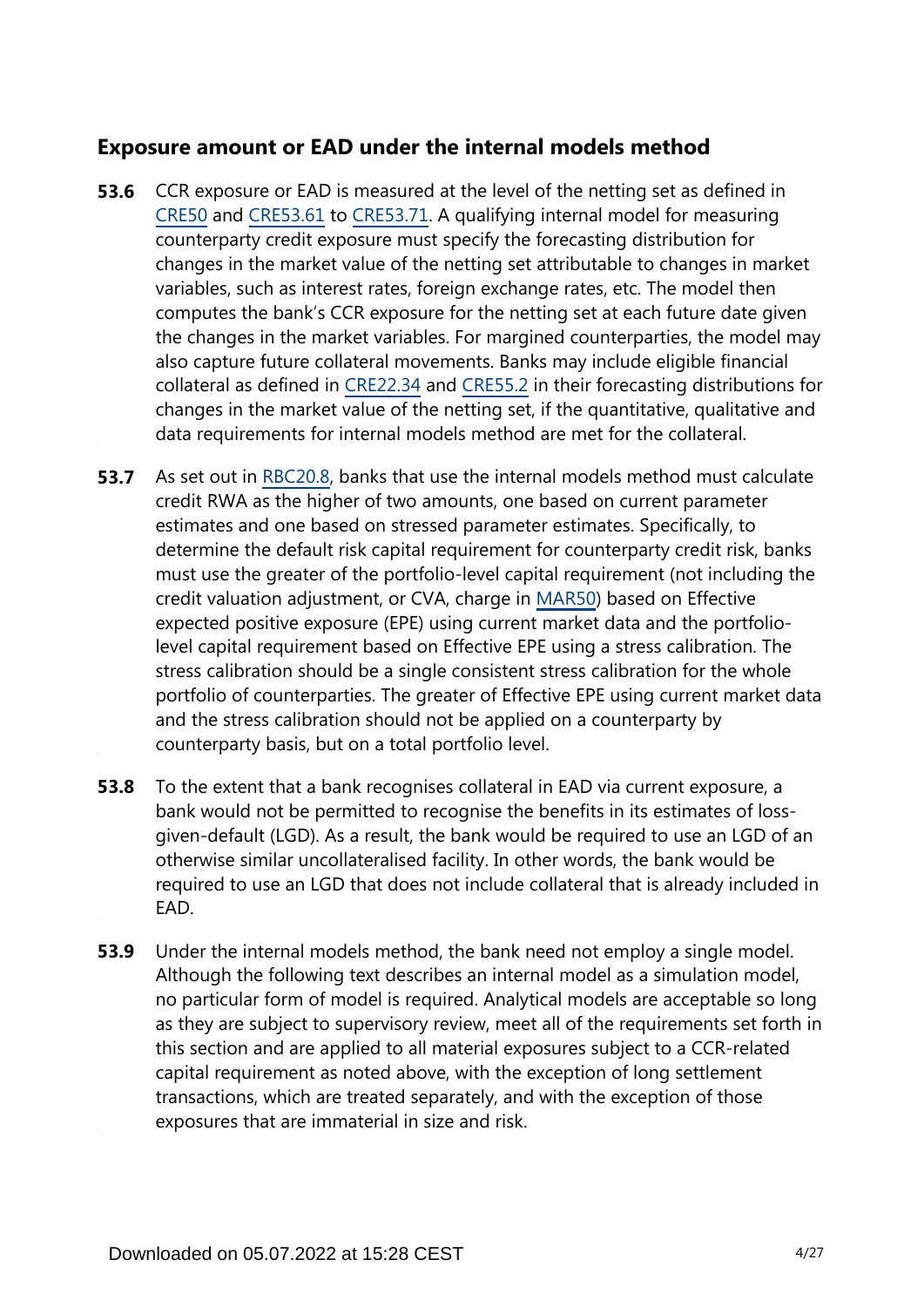Expected exposure or peak exposure measures should be calculated based on a distribution of exposures that accounts for the possible non-normality of the distribution of exposures, including the existence of leptokurtosis ("fat tails"), where appropriate.

**53.11** When using an internal model, exposure amount or EAD is calculated as the product of alpha times Effective EPE, as specified below (except for counterparties that have been identified as having explicit specific wrong way risk – see [CRE53.48](https://www.bis.org/basel_framework/chapter/CRE/53.htm?tldate=20230101&inforce=20230101&published=20200605#paragraph_CRE_53_20230101_53_48) ):

 $EAD = \alpha \times Effective EPE$  (equation 1)

<span id="page-4-1"></span>**53.12** Effective EPE is computed by estimating expected exposure (EE<sub>t</sub>) as the average exposure at future date t, where the average is taken across possible future values of relevant market risk factors, such as interest rates, foreign exchange rates, etc. The internal model estimates EE at a series of future dates  $\mathsf{t}_1^{}$  $\mathsf{t}_1^{}$  $\mathsf{t}_1^{}$ ,  $\mathsf{t}_2^{}$ ,  $\mathsf{t}_3^{}...^{\underline{1}}$ Specifically, "Effective EE" is computed recursively using the following formula,

where the current date is denoted as  $t_0$  and Effective EE<sub>t0</sub> equals current exposure:

*Effective EE*<sub>t<sub>*k*</sub></sub> = max (*Effective EE*<sub>t<sub>*k*-1</sub></sub>, *EE*<sub>t</sub><sub>k</sub></sub>) (equation 2)

#### *Footnotes*

<span id="page-4-0"></span>*[1](#page-4-1)*

*In theory, the expectations should be taken with respect to the actual probability distribution of future exposure and not the risk-neutral one. Supervisors recognise that practical considerations may make it more feasible to use the risk-neutral one. As a result, supervisors will not mandate which kind of forecasting distribution to employ.*

**53.13** In this regard, "Effective EPE" is the average Effective EE during the first year of future exposure. If all contracts in the netting set mature before one year, EPE is the average of expected exposure until all contracts in the netting set mature. Effective EPE is computed as a weighted average of Effective EE, using the following formula where the weights  $\Delta t_k = t_k - t_{k-1}$  allows for the case when future exposure is calculated at dates that are not equally spaced over time:

Effective EPE =  $\sum_{k=1}^{\min(1 \text{ year, maturity})}$  Effective EE<sub>t<sub>k</sub></sub>  $\times \Delta t$ <sub>k</sub> (equation 3)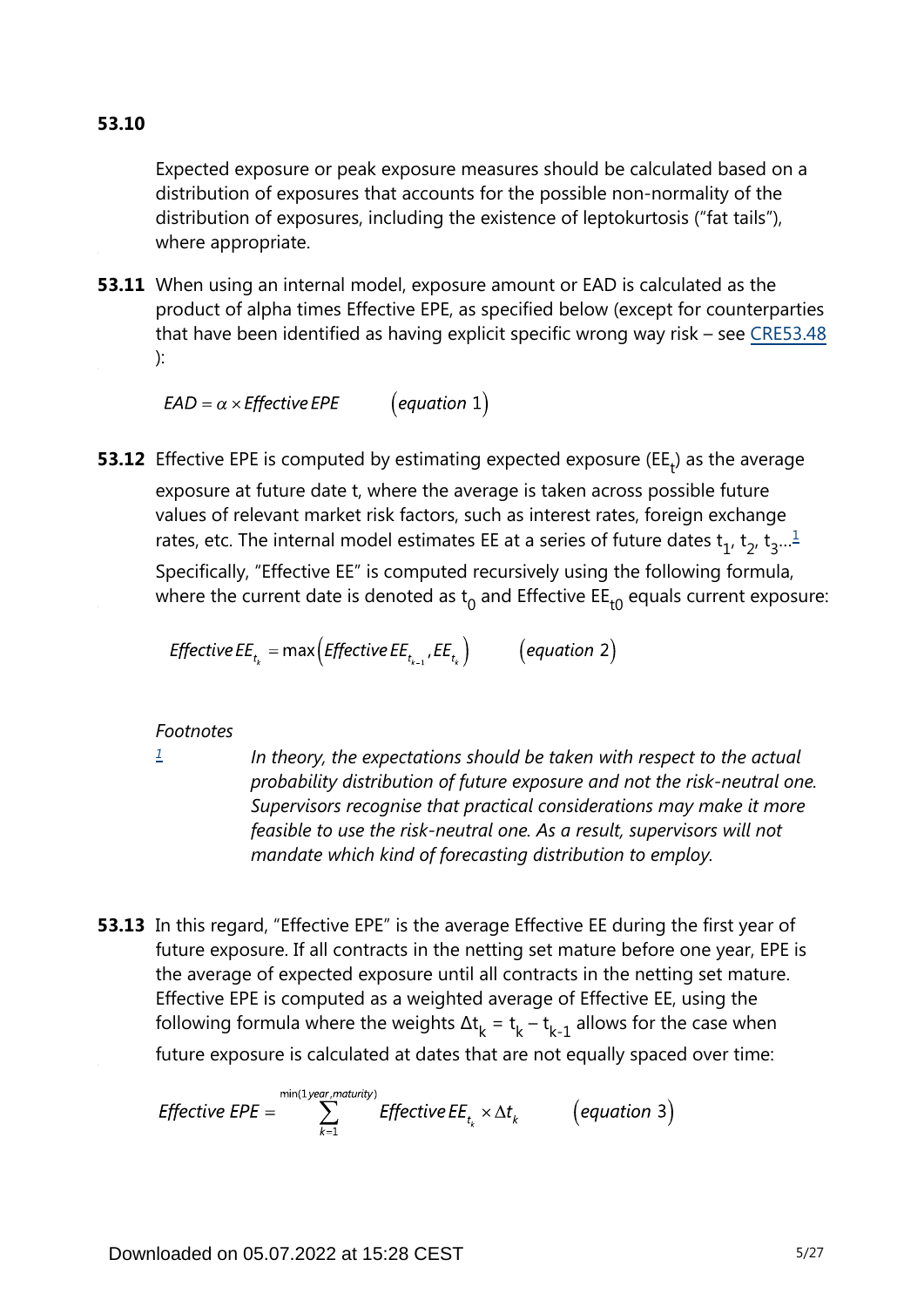- **53.14** Alpha ( $\alpha$ ) is set equal to 1.4.
- **53.15** Supervisors have the discretion to require a higher alpha based on a bank's CCR exposures. Factors that may require a higher alpha include the low granularity of counterparties; particularly high exposures to general wrong-way risk; particularly high correlation of market values across counterparties; and other institutionspecific characteristics of CCR exposures.

#### **Own estimates for alpha**

- **53.16** Banks may seek approval from their supervisors to compute internal estimates of alpha subject to a floor of 1.2, where alpha equals the ratio of economic capital from a full simulation of counterparty exposure across counterparties (numerator) and economic capital based on EPE (denominator), assuming they meet certain operating requirements. Eligible banks must meet all the operating requirements for internal estimates of EPE and must demonstrate that their internal estimates of alpha capture in the numerator the material sources of stochastic dependency of distributions of market values of transactions or of portfolios of transactions across counterparties (eg the correlation of defaults across counterparties and between market risk and default).
- **53.17** In the denominator, EPE must be used as if it were a fixed outstanding loan amount.
- **53.18** To this end, banks must ensure that the numerator and denominator of alpha are computed in a consistent fashion with respect to the modelling methodology, parameter specifications and portfolio composition. The approach used must be based on the bank's internal economic capital approach, be well-documented and be subject to independent validation. In addition, banks must review their estimates on at least a quarterly basis, and more frequently when the composition of the portfolio varies over time. Banks must assess the model risk and supervisors should be alert to the significant variation in estimates of alpha that arises from the possibility for mis-specification in the models used for the numerator, especially where convexity is present.
- **53.19** Where appropriate, volatilities and correlations of market risk factors used in the joint simulation of market and credit risk should be conditioned on the credit risk factor to reflect potential increases in volatility or correlation in an economic downturn. Internal estimates of alpha should take account of the granularity of exposures.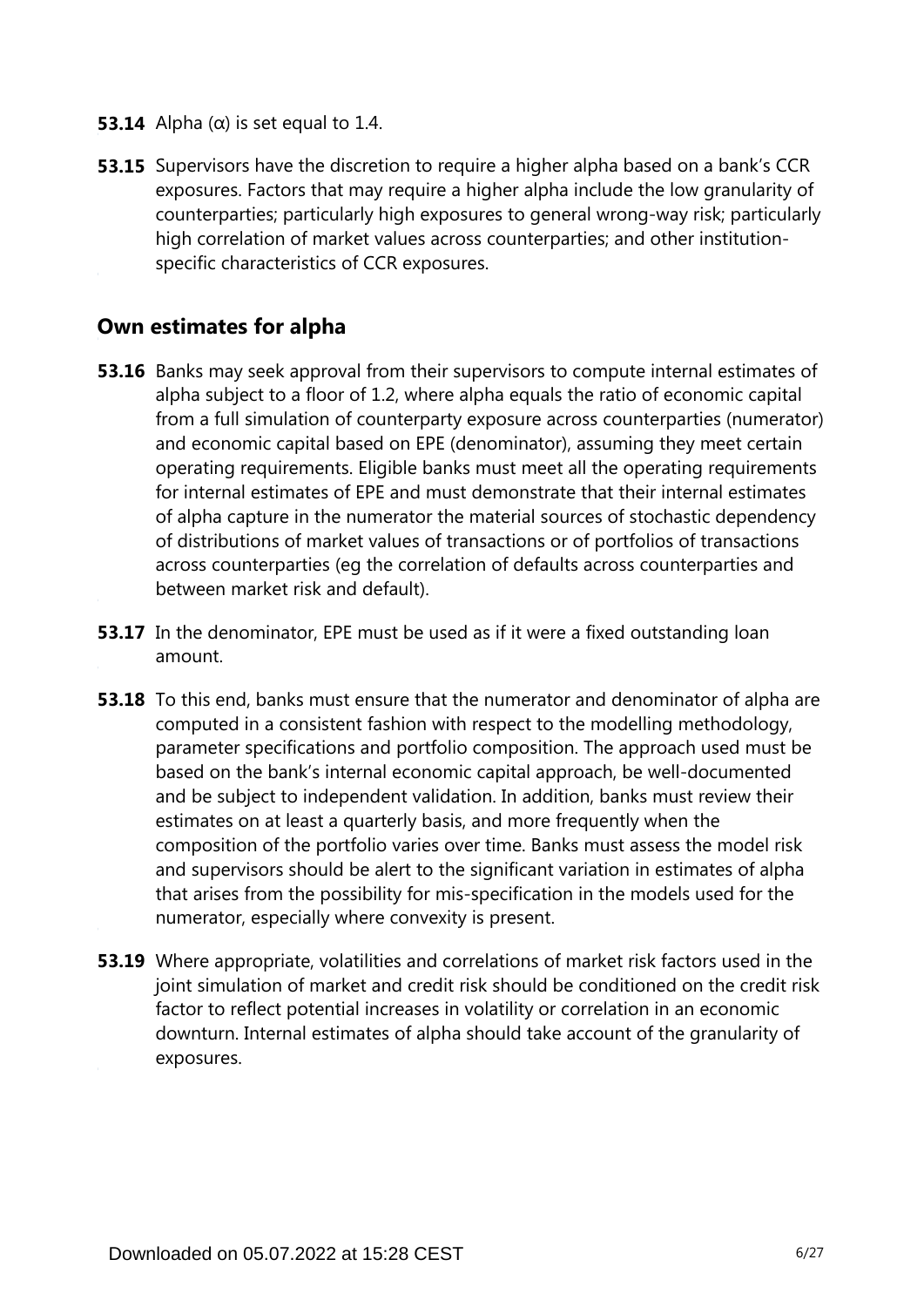## **Maturity**

<span id="page-6-1"></span>**53.20** If the original maturity of the longest-dated contract contained in the set is greater than one year, the formula for effective maturity (M) in [CRE32.47](https://www.bis.org/basel_framework/chapter/CRE/32.htm?tldate=20230101&inforce=20230101&published=20200327#paragraph_CRE_32_20230101_32_47) is replaced with formula that follows, where  $df_k$  is the risk-free discount factor for future time period  $t_k$  and the remaining symbols are defined above. Similar to the treatment under corporate exposures, M has a cap of five years.<sup>[2](#page-6-0)</sup>

$$
M = \frac{\sum_{k=1}^{t_k \leq 1 \text{ year}} (EffectiveE E_k \times \Delta t_k \times df_k) + \sum_{t_k > 1 \text{ year}}^{matrix} (EE_k \times \Delta t_k \times df_k)}{\sum_{k=1}^{t_k \leq 1 \text{ year}} (EffectiveE E_k \times \Delta t_k \times df_k)}
$$

#### *Footnotes*

<span id="page-6-0"></span>*[2](#page-6-1)*

*Conceptually, M equals the effective credit duration of the counterparty exposure. A bank that uses an internal model to calculate a one-sided credit valuation adjustment (CVA) can use the effective credit duration estimated by such a model in place of the above formula with prior approval of its supervisor.*

**53.21** For netting sets in which all contracts have an original maturity of less than one year, the formula for effective maturity (M) in [CRE32.47](https://www.bis.org/basel_framework/chapter/CRE/32.htm?tldate=20230101&inforce=20230101&published=20200327#paragraph_CRE_32_20230101_32_47) is unchanged and a floor of one year applies, with the exception of short-term exposures as described in [CRE32.52](https://www.bis.org/basel_framework/chapter/CRE/32.htm?tldate=20230101&inforce=20230101&published=20200327#paragraph_CRE_32_20230101_32_52) to [CRE32.54](https://www.bis.org/basel_framework/chapter/CRE/32.htm?tldate=20230101&inforce=20230101&published=20200327#paragraph_CRE_32_20230101_32_54).

#### **Margin agreements**

**53.22** If the netting set is subject to a margin agreement and the internal model captures the effects of margining when estimating EE, the model's EE measure may be used directly in equation (2). Such models are noticeably more complicated than models of EPE for unmargined counterparties. As such, they are subject to a higher degree of supervisory scrutiny before they are approved, as discussed below.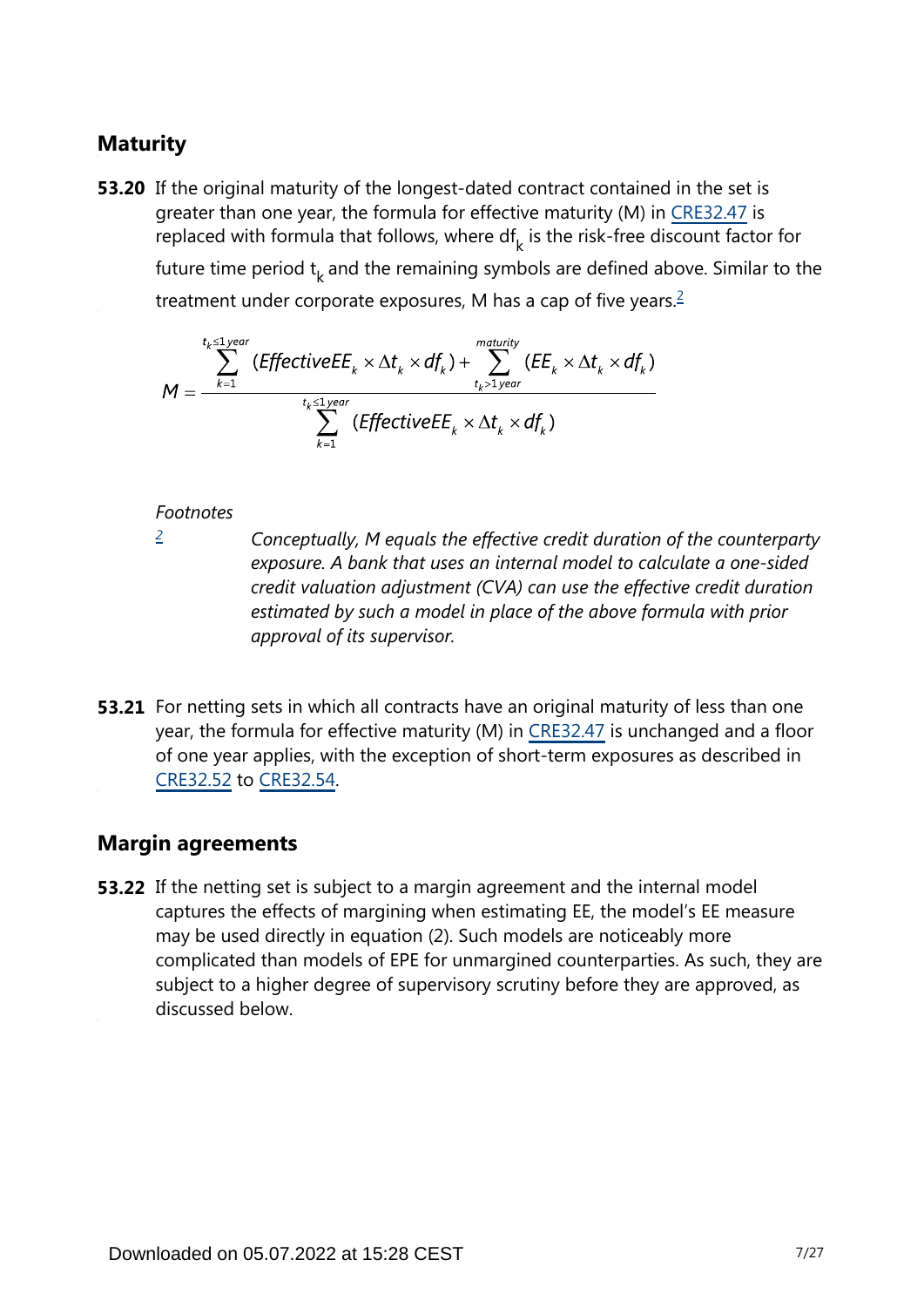**53.23** An EPE model must also include transaction-specific information in order to capture the effects of margining. It must take into account both the current amount of margin and margin that would be passed between counterparties in the future. Such a model must account for the nature of margin agreements (unilateral or bilateral), the frequency of margin calls, the margin period of risk, the thresholds of unmargined exposure the bank is willing to accept, and the

minimum transfer amount. Such a model must either model the mark-to-market change in the value of collateral posted or apply this Framework's rules for collateral.

- **53.24** For transactions subject to daily re-margining and mark-to-market valuation, a supervisory floor of five business days for netting sets consisting only of repostyle transactions, and 10 business days for all other netting sets is imposed on the margin period of risk used for the purpose of modelling EAD with margin agreements. In the following cases a higher supervisory floor is imposed:
	- (1) For all netting sets where the number of trades exceeds 5000 at any point during a quarter, a supervisory floor of 20 business days is imposed for the margin period of risk for the following quarter.
	- (2) For netting sets containing one or more trades involving either illiquid collateral, or an OTC derivative that cannot be easily replaced, a supervisory floor of 20 business days is imposed for the margin period of risk. For these purposes, "Illiquid collateral" and "OTC derivatives that cannot be easily replaced" must be determined in the context of stressed market conditions and will be characterised by the absence of continuously active markets where a counterparty would, within two or fewer days, obtain multiple price quotations that would not move the market or represent a price reflecting a market discount (in the case of collateral) or premium (in the case of an OTC derivative). Examples of situations where trades are deemed illiquid for this purpose include, but are not limited to, trades that are not marked daily and trades that are subject to specific accounting treatment for valuation purposes (eg OTC derivatives or repo-style transactions referencing securities whose fair value is determined by models with inputs that are not observed in the market).
	- (3) In addition, a bank must consider whether trades or securities it holds as collateral are concentrated in a particular counterparty and if that counterparty exited the market precipitously whether the bank would be able to replace its trades.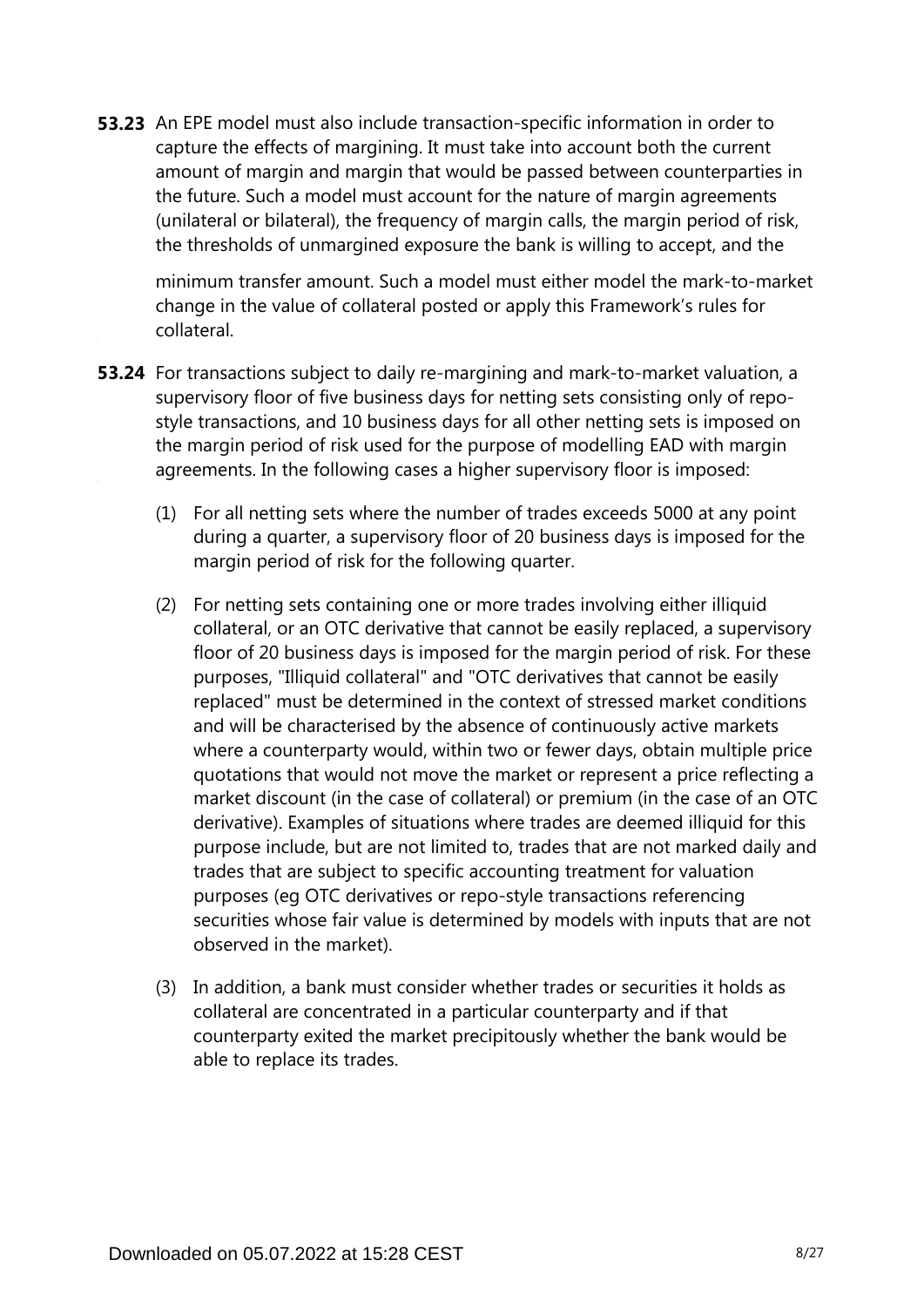*Is it correct that the margin period of risk is netting set dependent and not on an aggregated basis across a counterparty? FAQ1*

> *Yes, the margin period of risk (MPOR) applies to a netting set. This extends only to a counterparty if all transactions with this counterparty are in one margined netting set.*

*Is it correct that where there is illiquidity of transactions or collateral, the margin period of risk immediately changes, as opposed to the criteria for number of trades in a netting set or collateral dispute which has a lag effect? FAQ2*

*That is correct.*

*FAQ*

*Where the margin period of risk is increased above the minimum, for instance due to the inclusion of an illiquid trade, when the Expected Exposure is calculated should the margin period of risk be reduced to the minimum for tenors beyond the expected expiry of the event (the expected maturity of the illiquid trade, in this example)? FAQ3*

> *The extension of the margin period of risk (MPOR) is ruled by market liquidity considerations. That means liquidation of respective positions might take more time than the standard MPOR. In very rare cases market liquidity horizons are as long as the maturity of these positions.*

*Regarding the reform of benchmark reference rates, does the extended margin period of risk in [CRE52.51\(](https://www.bis.org/basel_framework/chapter/CRE/52.htm?tldate=20230101&inforce=20230101&published=20200605#paragraph_CRE_52_20230101_52_51)2) (SA-CCR) and [CRE53.24](https://www.bis.org/basel_framework/chapter/CRE/53.htm?tldate=20230101&inforce=20230101&published=20200605#paragraph_CRE_53_20230101_53_24)(2) (IMM) apply if the new benchmark rate experiences transitional illiquidity? FAQ4*

> *Until one year after the discontinuation of an old benchmark rate, any transitional illiquidity of collateral and OTC derivatives that reference the relevant new benchmark rate should not trigger the extended margin period of risk in [CRE52.51\(](https://www.bis.org/basel_framework/chapter/CRE/52.htm?tldate=20230101&inforce=20230101&published=20200605#paragraph_CRE_52_20230101_52_51)2) for SA-CCR and [CRE53.24\(](https://www.bis.org/basel_framework/chapter/CRE/53.htm?tldate=20230101&inforce=20230101&published=20200605#paragraph_CRE_53_20230101_53_24)2) for the IMM.*

**53.25** If a bank has experienced more than two margin call disputes on a particular netting set over the previous two quarters that have lasted longer than the applicable margin period of risk (before consideration of this provision), then the bank must reflect this history appropriately by using a margin period of risk that is at least double the supervisory floor for that netting set for the subsequent two quarters.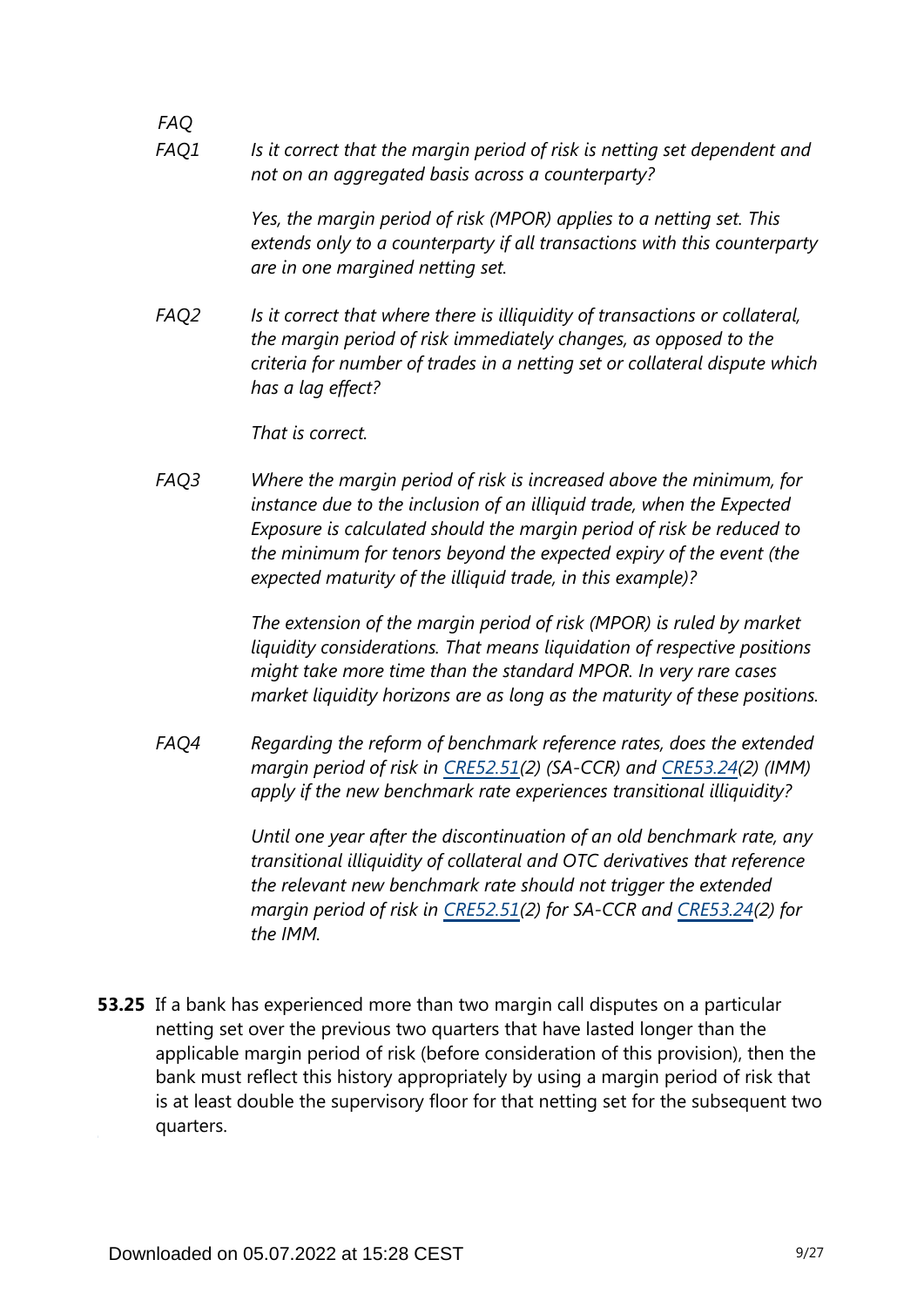*FAQ Are all margin disputes be counted even for those where the disputed amount was very small, or if there is any threshold amount that can be applied here? FAQ1*

> *Every instance of a margin call being disputed must be counted, irrespective of the amount.*

*In the case of non-centrally cleared derivatives that are subject to the requirements of [MGN20](https://www.bis.org/basel_framework/chapter/MGN/20.htm?tldate=20230101&inforce=20191215&published=20191215), what margin calls are to be taken into account for the purpose counting the number of disputes according to [CRE53.25?](https://www.bis.org/basel_framework/chapter/CRE/53.htm?tldate=20230101&inforce=20230101&published=20200605#paragraph_CRE_53_20230101_53_25) FAQ2*

> *In the case of non-centrally cleared derivatives that are subject to the requirements of [MGN20](https://www.bis.org/basel_framework/chapter/MGN/20.htm?tldate=20230101&inforce=20191215&published=20191215), [CRE53.25](https://www.bis.org/basel_framework/chapter/CRE/53.htm?tldate=20230101&inforce=20230101&published=20200605#paragraph_CRE_53_20230101_53_25) applies only to variation margin call disputes.*

**53.26** For re-margining with a periodicity of N-days the margin period of risk should be at least equal to the supervisory floor, F, plus the N days minus one day. That is:

Margin Period of Risk =  $F + N - 1$ 

**53.27** Banks using the internal models method must not capture the effect of a reduction of EAD due to any clause in a collateral agreement that requires receipt of collateral when counterparty credit quality deteriorates.

## **Model validation**

**53.28** It is important that supervisory authorities are able to assure themselves that banks using models have counterparty credit risk management systems that are conceptually sound and implemented with integrity. Accordingly the supervisory authority will specify a number of qualitative criteria that banks would have to meet before they are permitted to use a models-based approach. The extent to which banks meet the qualitative criteria may influence the level at which supervisory authorities will set the multiplication factor referred to in [CRE53.14](https://www.bis.org/basel_framework/chapter/CRE/53.htm?tldate=20230101&inforce=20230101&published=20200605#paragraph_CRE_53_20230101_53_14) (Alpha) above. Only those banks in full compliance with the qualitative criteria will be eligible for application of the minimum multiplication factor. The qualitative criteria include: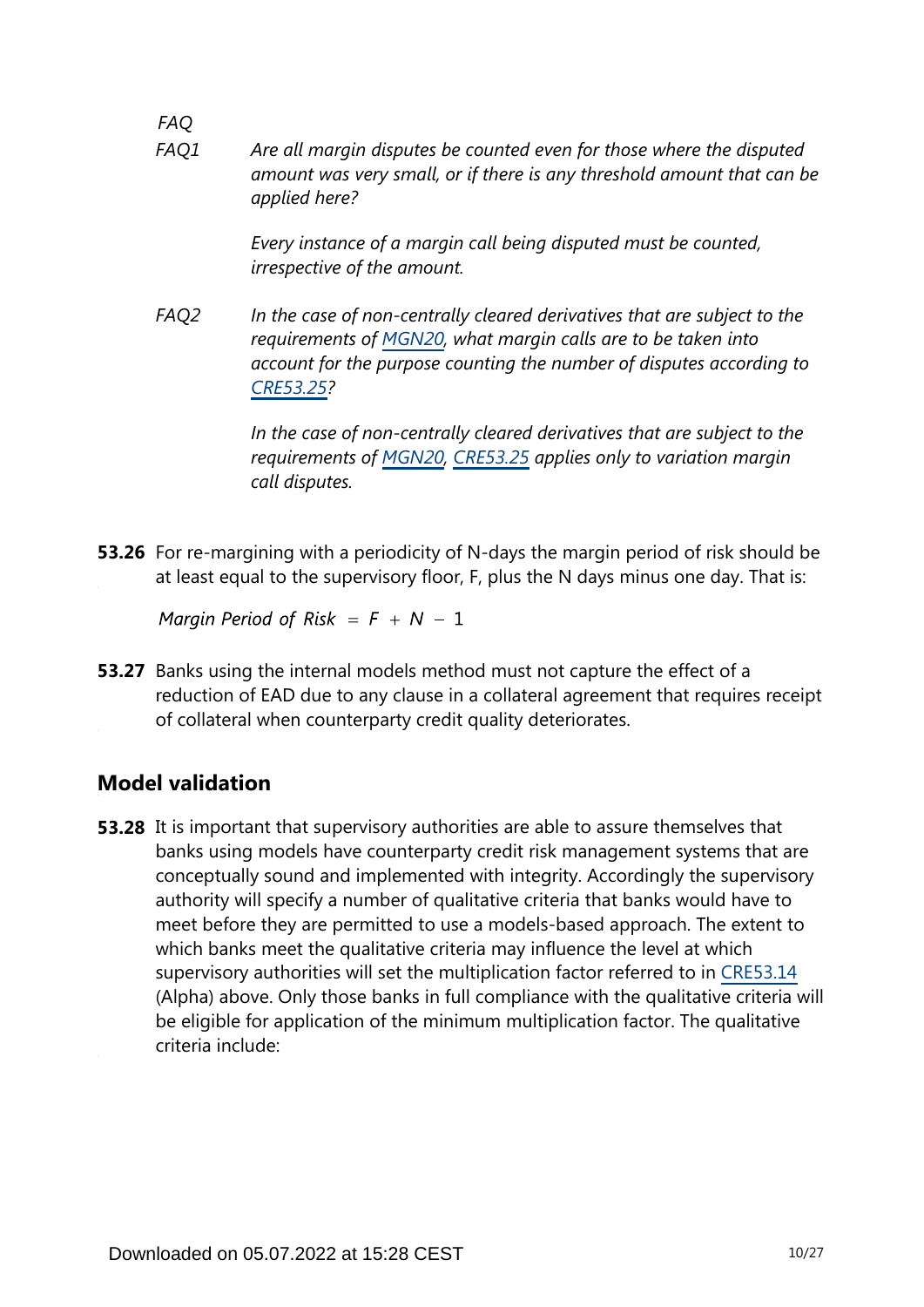- (1) The bank must conduct a regular programme of backtesting, ie an ex-post comparison of the risk measures generated by the model against realised risk measures, as well as comparing hypothetical changes based on static positions with realised measures. "Risk measures" in this context, refers not only to Effective EPE, the risk measure used to derive regulatory capital, but also to the other risk measures used in the calculation of Effective EPE such as the exposure distribution at a series of future dates, the positive exposure distribution at a series of future dates, the market risk factors used to derive those exposures and the values of the constituent trades of a portfolio.
- (2) The bank must carry out an initial validation and an on-going periodic review of its IMM model and the risk measures generated by it. The validation and review must be independent of the model developers.
- (3) The board of directors and senior management should be actively involved in the risk control process and must regard credit and counterparty credit risk control as an essential aspect of the business to which significant resources need to be devoted. In this regard, the daily reports prepared by the independent risk control unit must be reviewed by a level of management with sufficient seniority and authority to enforce both reductions of positions taken by individual traders and reductions in the bank's overall risk exposure.
- (4) The bank's internal risk measurement exposure model must be closely integrated into the day-to-day risk management process of the bank. Its output should accordingly be an integral part of the process of planning, monitoring and controlling the bank's counterparty credit risk profile.
- (5) The risk measurement system should be used in conjunction with internal trading and exposure limits. In this regard, exposure limits should be related to the bank's risk measurement model in a manner that is consistent over time and that is well understood by traders, the credit function and senior management.
- (6) Banks should have a routine in place for ensuring compliance with a documented set of internal policies, controls and procedures concerning the operation of the risk measurement system. The bank's risk measurement system must be well documented, for example, through a risk management manual that describes the basic principles of the risk management system and that provides an explanation of the empirical techniques used to measure counterparty credit risk.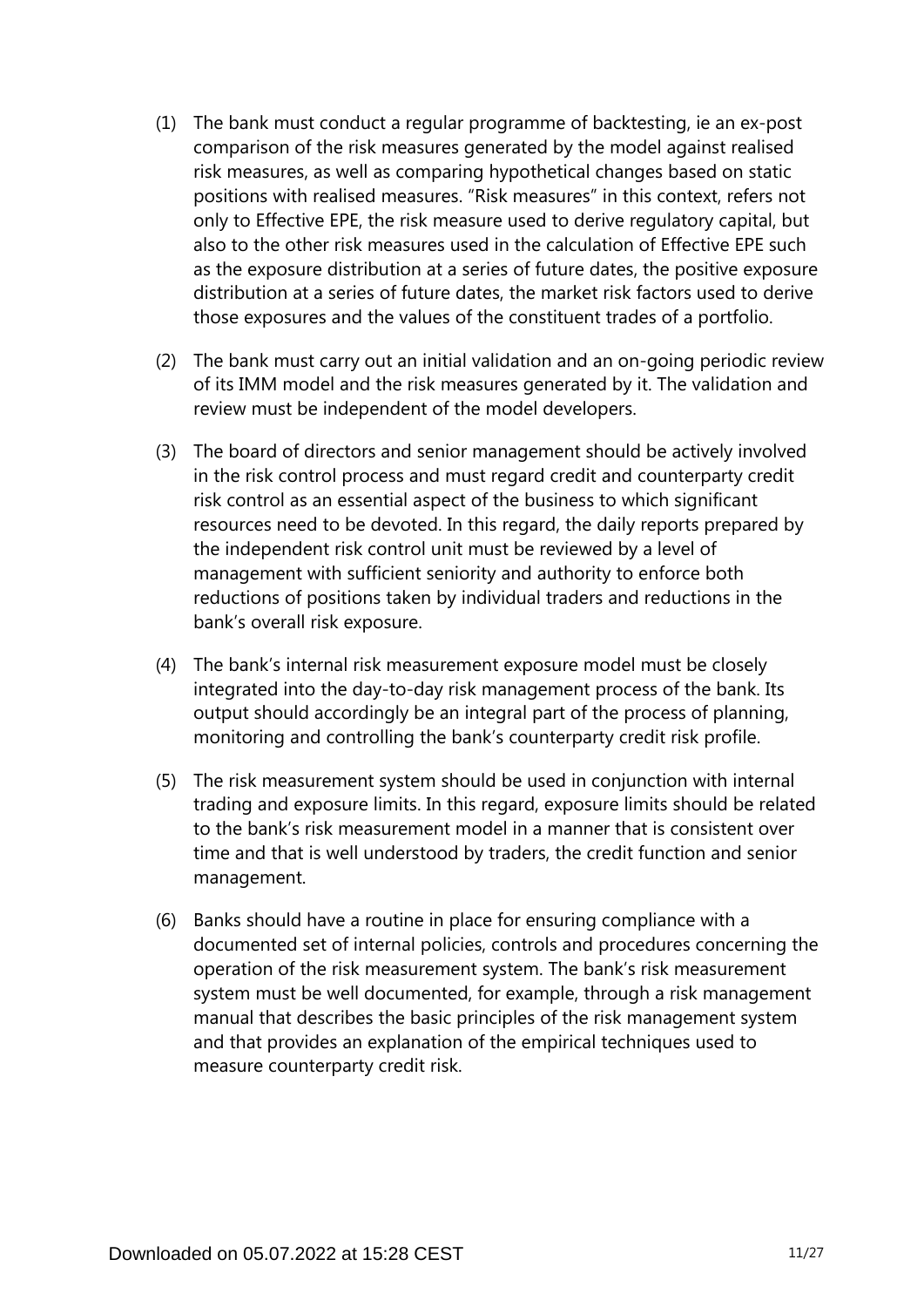- (7) An independent review of the risk measurement system should be carried out regularly in the bank's own internal auditing process. This review should include both the activities of the business trading units and of the independent risk control unit. A review of the overall risk management process should take place at regular intervals (ideally no less than once a year) and should specifically address, at a minimum:
	- (a) The adequacy of the documentation of the risk management system and process;
	- (b) The organisation of the risk control unit;
	- (c) The integration of counterparty credit risk measures into daily risk management;
	- (d) The approval process for counterparty credit risk models used in the calculation of counterparty credit risk used by front office and back office personnel;
	- (e) The validation of any significant change in the risk measurement process;
	- (f) The scope of counterparty credit risks captured by the risk measurement model;
	- (g) The integrity of the management information system;
	- (h) The accuracy and completeness of position data;
	- (i) The verification of the consistency, timeliness and reliability of data sources used to run internal models, including the independence of such data sources;
	- (j) The accuracy and appropriateness of volatility and correlation assumptions;
	- (k) The accuracy of valuation and risk transformation calculations; and
	- (l) The verification of the model's accuracy as described below in [CRE53.29](https://www.bis.org/basel_framework/chapter/CRE/53.htm?tldate=20230101&inforce=20230101&published=20200605#paragraph_CRE_53_20230101_53_29) to [CRE53.33](https://www.bis.org/basel_framework/chapter/CRE/53.htm?tldate=20230101&inforce=20230101&published=20200605#paragraph_CRE_53_20230101_53_33).
- (8) The on-going validation of counterparty credit risk models, including backtesting, must be reviewed periodically by a level of management with sufficient authority to decide the course of action that will be taken to address weaknesses in the models.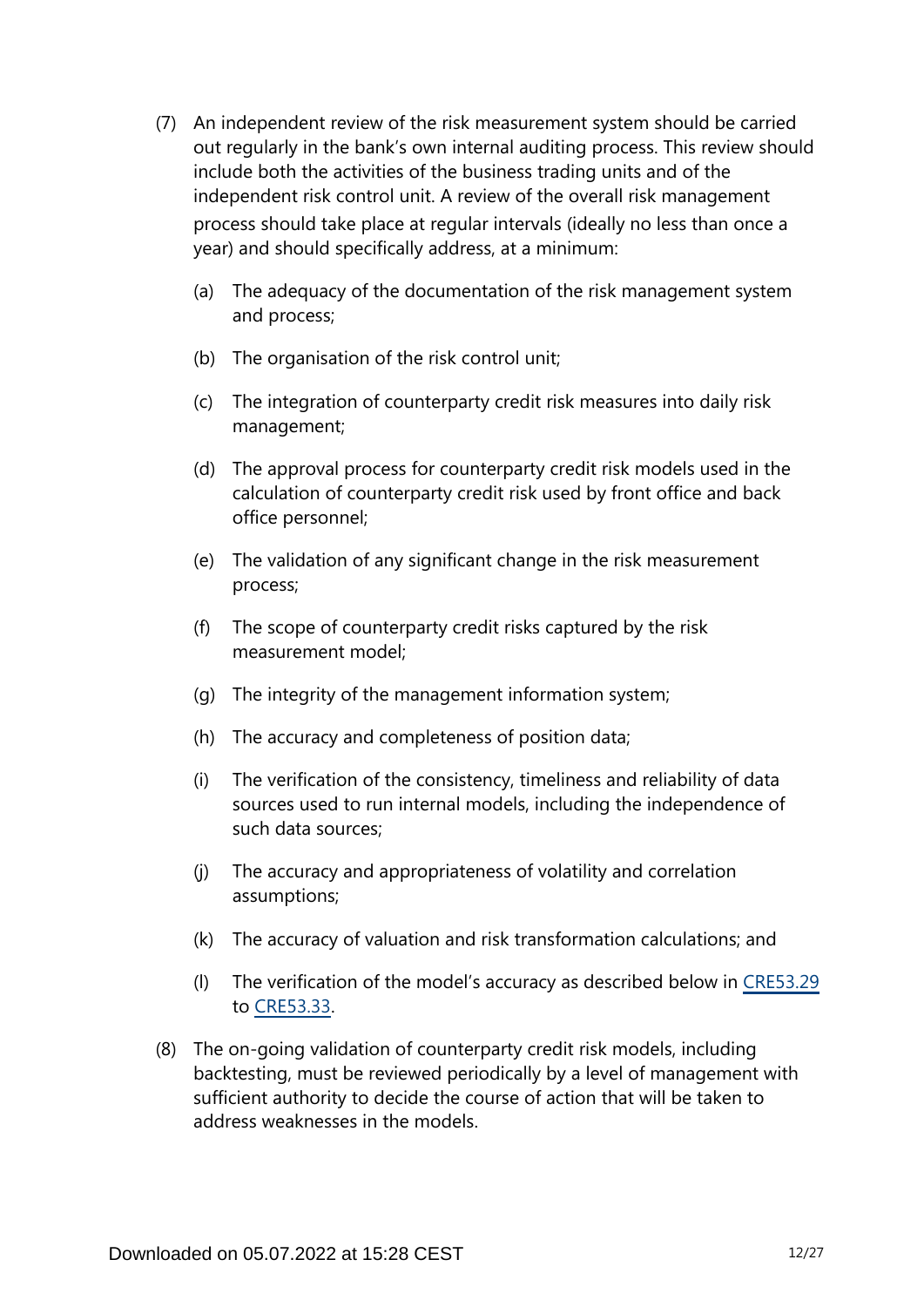#### **53.29**

Banks must document the process for initial and on-going validation of their IMM model to a level of detail that would enable a third party to recreate the analysis. Banks must also document the calculation of the risk measures generated by the models to a level of detail that would allow a third party to recreate the risk measures. This documentation must set out the frequency with which backtesting analysis and any other on-going validation will be conducted, how the validation is conducted with respect to dataflows and portfolios and the analyses that are used.

- **53.30** Banks must define criteria with which to assess their EPE models and the models that input into the calculation of EPE and have a written policy in place that describes the process by which unacceptable performance will be determined and remedied.
- **53.31** Banks must define how representative counterparty portfolios are constructed for the purposes of validating an EPE model and its risk measures.
- **53.32** When validating EPE models and its risk measures that produce forecast distributions, validation must assess more than a single statistic of the model distribution.
- **53.33** As part of the initial and on-going validation of an IMM model and its risk measures, the following requirements must be met:
	- (1) A bank must carry out backtesting using historical data on movements in market risk factors prior to supervisory approval. Backtesting must consider a number of distinct prediction time horizons out to at least one year, over a range of various start (initialisation) dates and covering a wide range of market conditions.
	- (2) Banks must backtest the performance of their EPE model and the model's relevant risk measures as well as the market risk factor predictions that support EPE. For collateralised trades, the prediction time horizons considered must include those reflecting typical margin periods of risk applied in collateralised/margined trading, and must include long time horizons of at least 1 year.
	- (3) The pricing models used to calculate counterparty credit risk exposure for a given scenario of future shocks to market risk factors must be tested as part of the initial and on-going model validation process. These pricing models may be different from those used to calculate Market Risk over a short horizon. Pricing models for options must account for the nonlinearity of option value with respect to market risk factors.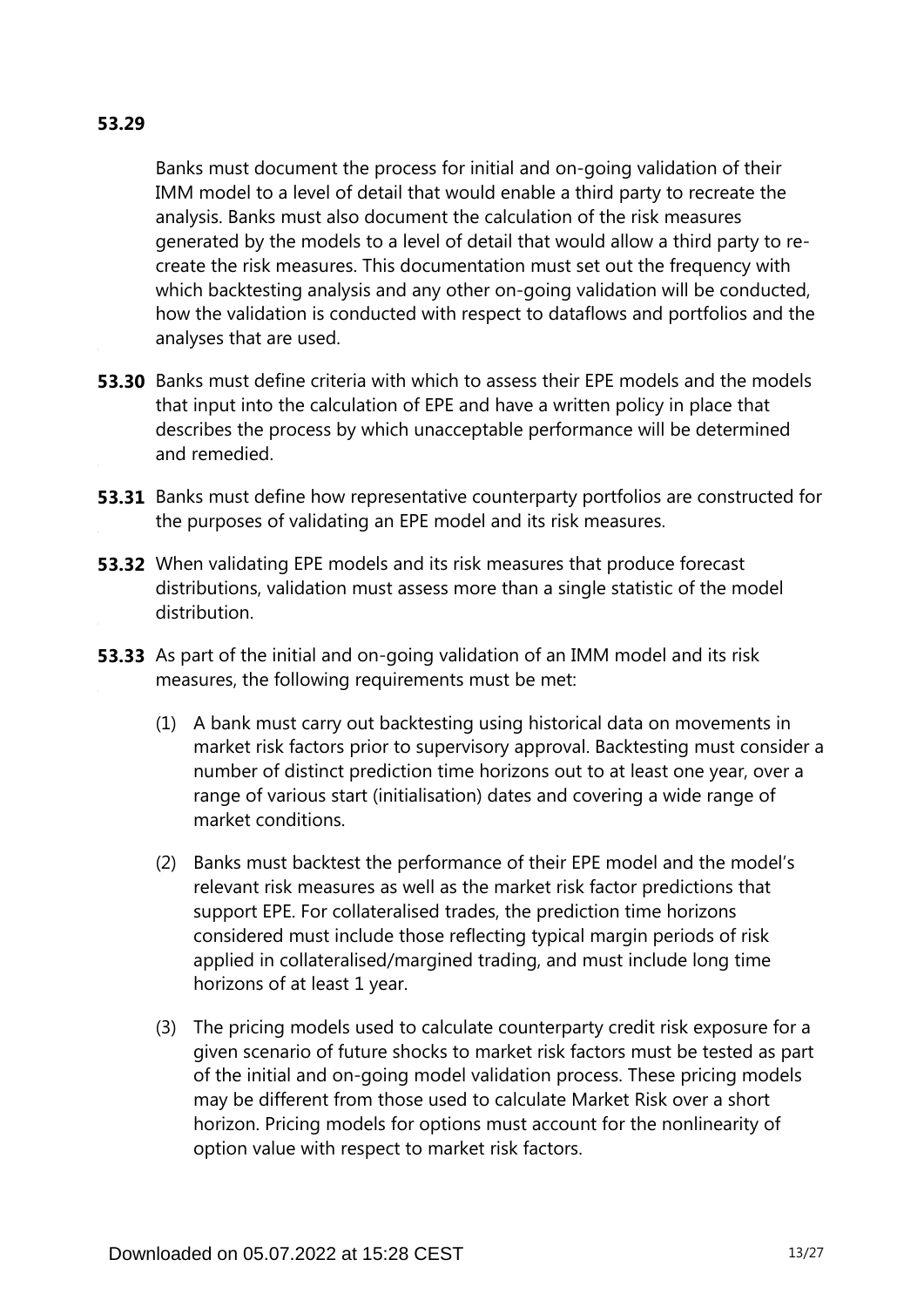- (4) An EPE model must capture transaction specific information in order to aggregate exposures at the level of the netting set. Banks must verify that transactions are assigned to the appropriate netting set within the model.
- (5) Static, historical backtesting on representative counterparty portfolios must be a part of the validation process. At regular intervals as directed by its supervisor, a bank must conduct such backtesting on a number of representative counterparty portfolios. The representative portfolios must be chosen based on their sensitivity to the material risk factors and correlations to which the bank is exposed. In addition, IMM banks need to conduct backtesting that is designed to test the key assumptions of the EPE model and the relevant risk measures, eg the modelled relationship between tenors of the same risk factor, and the modelled relationships between risk factors.
- (6) Significant differences between realised exposures and the forecast distribution could indicate a problem with the model or the underlying data that the supervisor would require the bank to correct. Under such circumstances, supervisors may require additional capital to be held while the problem is being solved.
- (7) The performance of EPE models and its risk measures must be subject to good backtesting practice. The backtesting programme must be capable of identifying poor performance in an EPE model's risk measures.
- (8) Banks must validate their EPE models and all relevant risk measures out to time horizons commensurate with the maturity of trades for which exposure is calculated using an internal models method.
- (9) The pricing models used to calculate counterparty exposure must be regularly tested against appropriate independent benchmarks as part of the on-going model validation process.
- (10) The on-going validation of a bank's EPE model and the relevant risk measures include an assessment of recent performance.
- (11) The frequency with which the parameters of an EPE model are updated needs to be assessed as part of the validation process.
- (12) Under the IMM, a measure that is more conservative than the metric used to calculate regulatory EAD for every counterparty, may be used in place of alpha times Effective EPE with the prior approval of the supervisor. The degree of relative conservatism will be assessed upon initial supervisory approval and at the regular supervisory reviews of the EPE models. The bank must validate the conservatism regularly.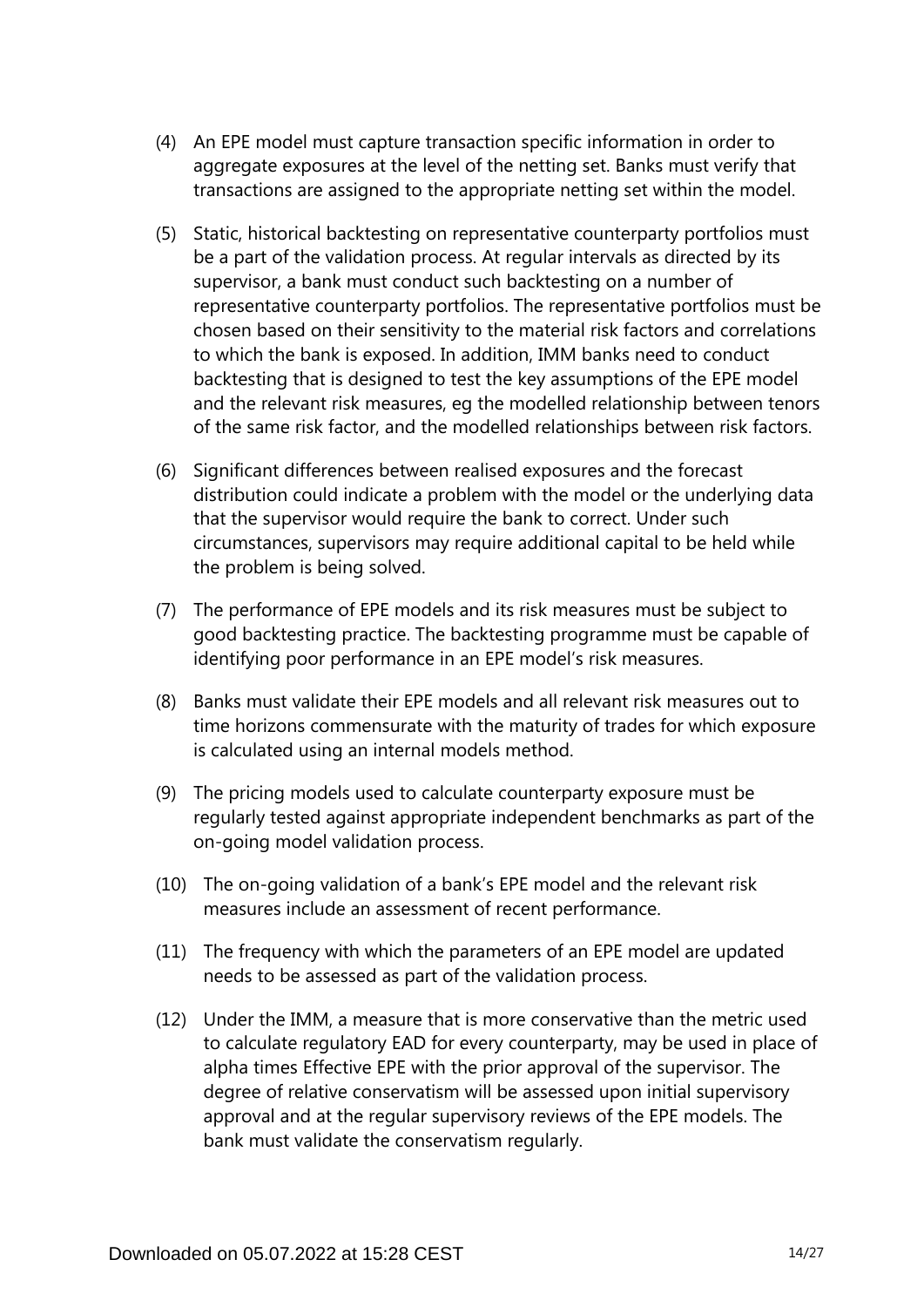- (13) The on-going assessment of model performance needs to cover all counterparties for which the models are used.
- (14) The validation of IMM models must assess whether or not the bank level and netting set exposure calculations of EPE are appropriate.

### **Operational requirements for EPE models**

**53.34** In order to be eligible to adopt an internal model for estimating EPE arising from CCR for regulatory capital purposes, a bank must meet the following operational requirements. These include meeting the requirements related to the qualifying standards on CCR Management, a use test, stress testing, identification of wrongway risk, and internal controls.

## **Qualifying standards on CCR Management**

**53.35** The bank must satisfy its supervisor that, in addition to meeting the operational requirements identified in [CRE53.36](https://www.bis.org/basel_framework/chapter/CRE/53.htm?tldate=20230101&inforce=20230101&published=20200605#paragraph_CRE_53_20230101_53_36) to [CRE53.60](https://www.bis.org/basel_framework/chapter/CRE/53.htm?tldate=20230101&inforce=20230101&published=20200605#paragraph_CRE_53_20230101_53_60) below, it adheres to sound practices for CCR management, including those specified in [SRP32.14](https://www.bis.org/basel_framework/chapter/SRP/32.htm?tldate=20230101&inforce=20230101&published=20200327#paragraph_SRP_32_20230101_32_14) to [SRP32.27](https://www.bis.org/basel_framework/chapter/SRP/32.htm?tldate=20230101&inforce=20230101&published=20200327#paragraph_SRP_32_20230101_32_27).

#### **Use test**

- **53.36** The distribution of exposures generated by the internal model used to calculate effective EPE must be closely integrated into the day-to-day CCR management process of the bank. For example, the bank could use the peak exposure from the distributions for counterparty credit limits or expected positive exposure for its internal allocation of capital. The internal model's output must accordingly play an essential role in the credit approval, counterparty credit risk management, internal capital allocations, and corporate governance of banks that seek approval to apply such models for capital adequacy purposes. Models and estimates designed and implemented exclusively to qualify for the internal models method are not acceptable.
- **53.37** A bank must have a credible track record in the use of internal models that generate a distribution of exposures to CCR. Thus, the bank must demonstrate that it has been using an internal model to calculate the distributions of exposures upon which the EPE calculation is based that meets broadly the minimum requirements for at least one year prior to supervisory approval.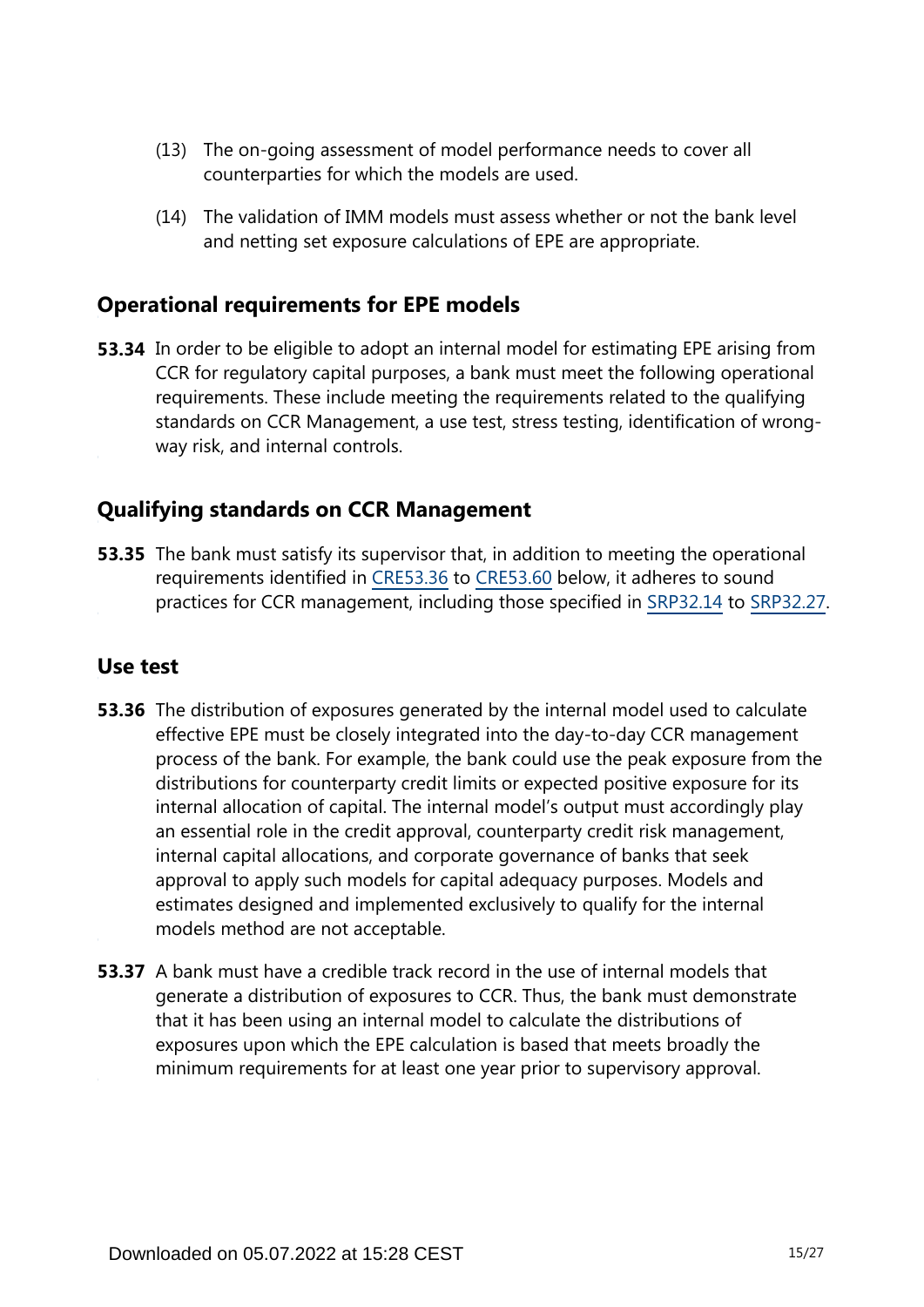- **53.38** Banks employing the internal models method must have an independent control unit that is responsible for the design and implementation of the bank's CCR management system, including the initial and on-going validation of the internal model. This unit must control input data integrity and produce and analyse daily reports on the output of the bank's risk measurement model, including an evaluation of the relationship between measures of CCR risk exposure and credit and trading limits. This unit must be independent from business credit and trading units; it must be adequately staffed; it must report directly to senior management of the bank. The work of this unit should be closely integrated into the day-to-day credit risk management process of the bank. Its output should accordingly be an integral part of the process of planning, monitoring and controlling the bank's credit and overall risk profile.
- **53.39** Banks applying the internal models method must have a collateral management unit that is responsible for calculating and making margin calls, managing margin call disputes and reporting levels of independent amounts, initial margins and variation margins accurately on a daily basis. This unit must control the integrity of the data used to make margin calls, and ensure that it is consistent and reconciled regularly with all relevant sources of data within the bank. This unit must also track the extent of reuse of collateral (both cash and non-cash) and the rights that the bank gives away to its respective counterparties for the collateral that it posts. These internal reports must indicate the categories of collateral assets that are reused, and the terms of such reuse including instrument, credit quality and maturity. The unit must also track concentration to individual collateral asset classes accepted by the banks. Senior management must allocate sufficient resources to this unit for its systems to have an appropriate level of operational performance, as measured by the timeliness and accuracy of outgoing calls and response time to incoming calls. Senior management must ensure that this unit is adequately staffed to process calls and disputes in a timely manner even under severe market crisis, and to enable the bank to limit its number of large disputes caused by trade volumes.
- **53.40** The bank's collateral management unit must produce and maintain appropriate collateral management information that is reported on a regular basis to senior management. Such internal reporting should include information on the type of collateral (both cash and non-cash) received and posted, as well as the size, aging and cause for margin call disputes. This internal reporting should also reflect trends in these figures.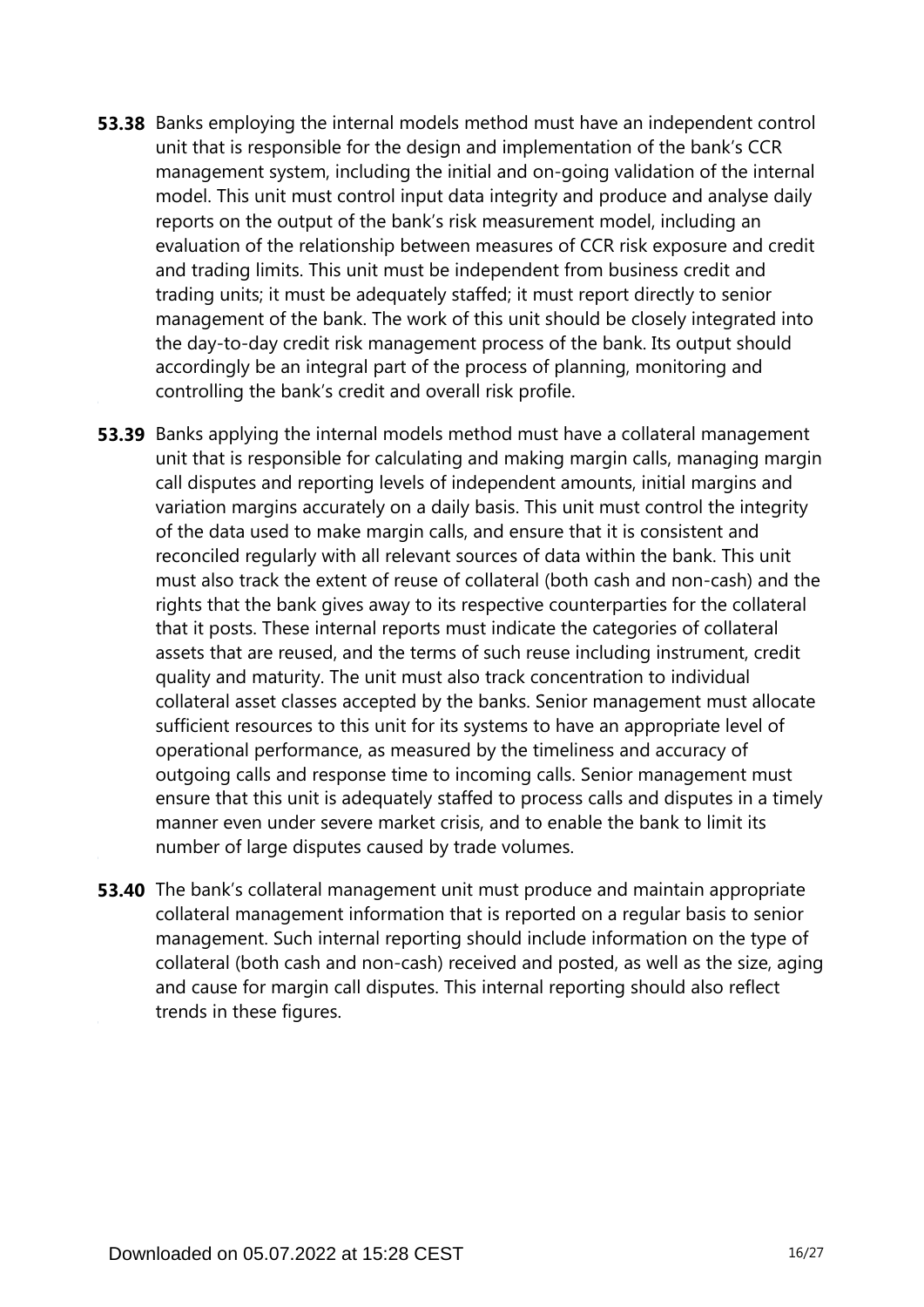**53.41** A bank employing the internal models method must ensure that its cash management policies account simultaneously for the liquidity risks of potential incoming margin calls in the context of exchanges of variation margin or other margin types, such as initial or independent margin, under adverse market shocks, potential incoming calls for the return of excess collateral posted by counterparties, and calls resulting from a potential downgrade of its own public

rating. The bank must ensure that the nature and horizon of collateral reuse is consistent with its liquidity needs and does not jeopardise its ability to post or return collateral in a timely manner.

<span id="page-16-1"></span>**53.42** The internal model used to generate the distribution of exposures must be part of a counterparty risk management framework that includes the identification, measurement, management, approval and internal reporting of counterparty risk.<sup>[3](#page-16-0)</sup> This Framework must include the measurement of usage of credit lines (aggregating counterparty exposures with other credit exposures) and economic capital allocation. In addition to EPE (a measure of future exposure), a bank must measure and manage current exposures. Where appropriate, the bank must measure current exposure gross and net of collateral held. The use test is satisfied if a bank uses other counterparty risk measures, such as peak exposure or potential future exposure (PFE), based on the distribution of exposures generated by the same model to compute EPE.

#### *Footnotes*

<span id="page-16-0"></span>*[3](#page-16-1)*

*This section draws heavily on the Counterparty Risk Management Policy Group's paper, Improving Counterparty Risk Management Practices (June 1999).*

- **53.43** A bank is not required to estimate or report EE daily, but to meet the use test it must have the systems capability to estimate EE daily, if necessary, unless it demonstrates to its supervisor that its exposures to CCR warrant some less frequent calculation. It must choose a time profile of forecasting horizons that adequately reflects the time structure of future cash flows and maturity of the contracts. For example, a bank may compute EE on a daily basis for the first ten days, once a week out to one month, once a month out to eighteen months, once a quarter out to five years and beyond five years in a manner that is consistent with the materiality and composition of the exposure.
- **53.44** Exposure must be measured out to the life of all contracts in the netting set (not just to the one year horizon), monitored and controlled. The bank must have procedures in place to identify and control the risks for counterparties where exposure rises beyond the one-year horizon. Moreover, the forecasted increase in exposure must be an input into the bank's internal economic capital model.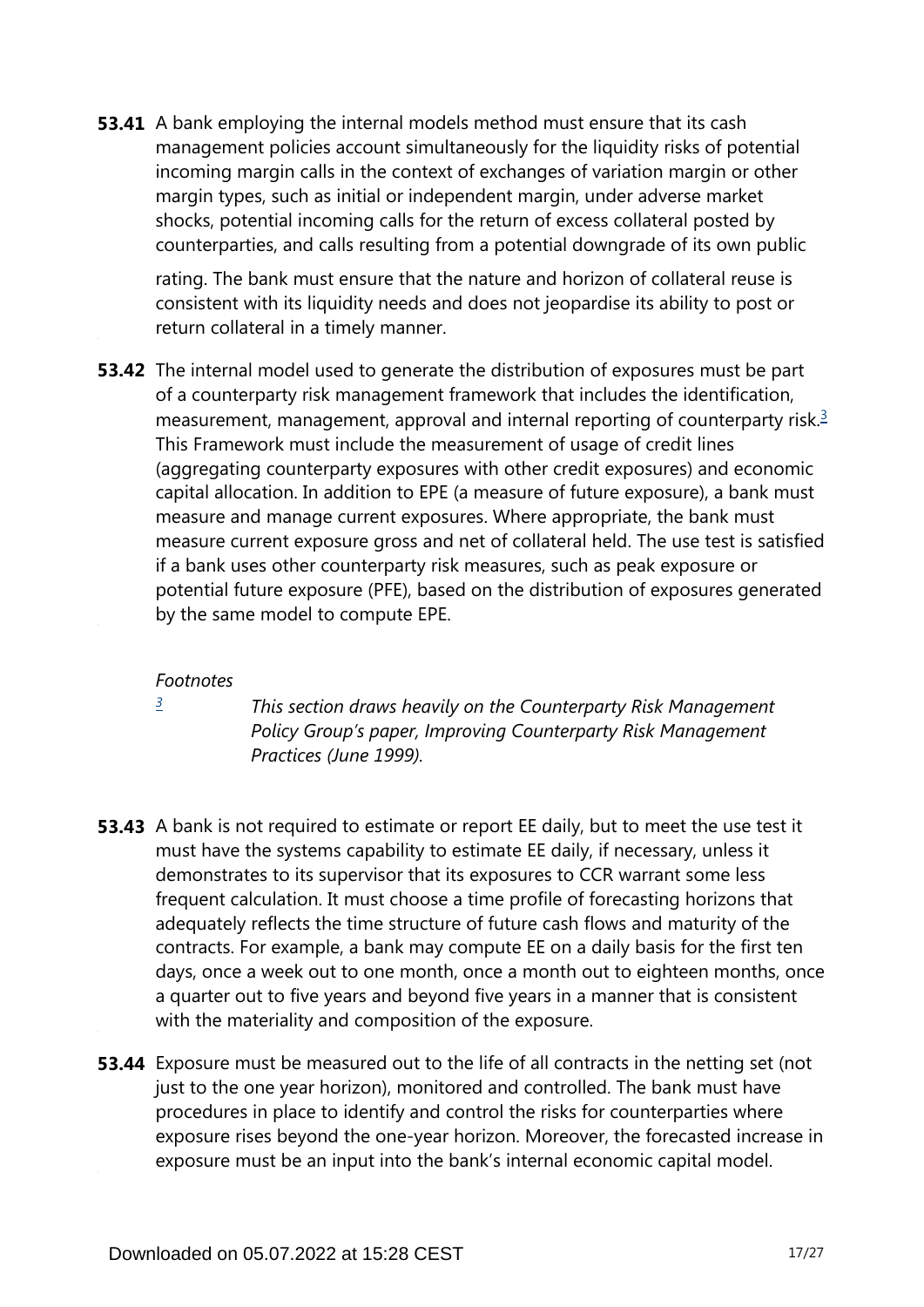## **Stress testing**

- **53.45** A bank must have in place sound stress testing processes for use in the assessment of capital adequacy. These stress measures must be compared against the measure of EPE and considered by the bank as part of its internal capital adequacy assessment process. Stress testing must also involve identifying possible events or future changes in economic conditions that could have unfavourable effects on a bank's credit exposures and assessment of the bank's ability to withstand such changes. Examples of scenarios that could be used are; (i) economic or industry downturns, (ii) market-place events, or (iii) decreased liquidity conditions.
- **53.46** Banks must have a comprehensive stress testing program for counterparty credit risk. The stress testing program must include the following elements:
	- (1) Banks must ensure complete trade capture and exposure aggregation across all forms of counterparty credit risk (not just OTC derivatives) at the counterparty-specific level in a sufficient time frame to conduct regular stress testing.
	- (2) For all counterparties, banks should produce, at least monthly, exposure stress testing of principal market risk factors (eg interest rates, FX, equities, credit spreads, and commodity prices) in order to proactively identify, and when necessary, reduce outsized concentrations to specific directional sensitivities.
	- (3) Banks should apply multifactor stress testing scenarios and assess material non-directional risks (ie yield curve exposure, basis risks, etc) at least quarterly. Multiple-factor stress tests should, at a minimum, aim to address scenarios in which a) severe economic or market events have occurred; b) broad market liquidity has decreased significantly; and c) the market impact of liquidating positions of a large financial intermediary. These stress tests may be part of bank-wide stress testing.
	- (4) Stressed market movements have an impact not only on counterparty exposures, but also on the credit quality of counterparties. At least quarterly, banks should conduct stress testing applying stressed conditions to the joint movement of exposures and counterparty creditworthiness.
	- (5) Exposure stress testing (including single factor, multifactor and material nondirectional risks) and joint stressing of exposure and creditworthiness should be performed at the counterparty-specific, counterparty group (eg industry and region), and aggregate bank-wide CCR levels.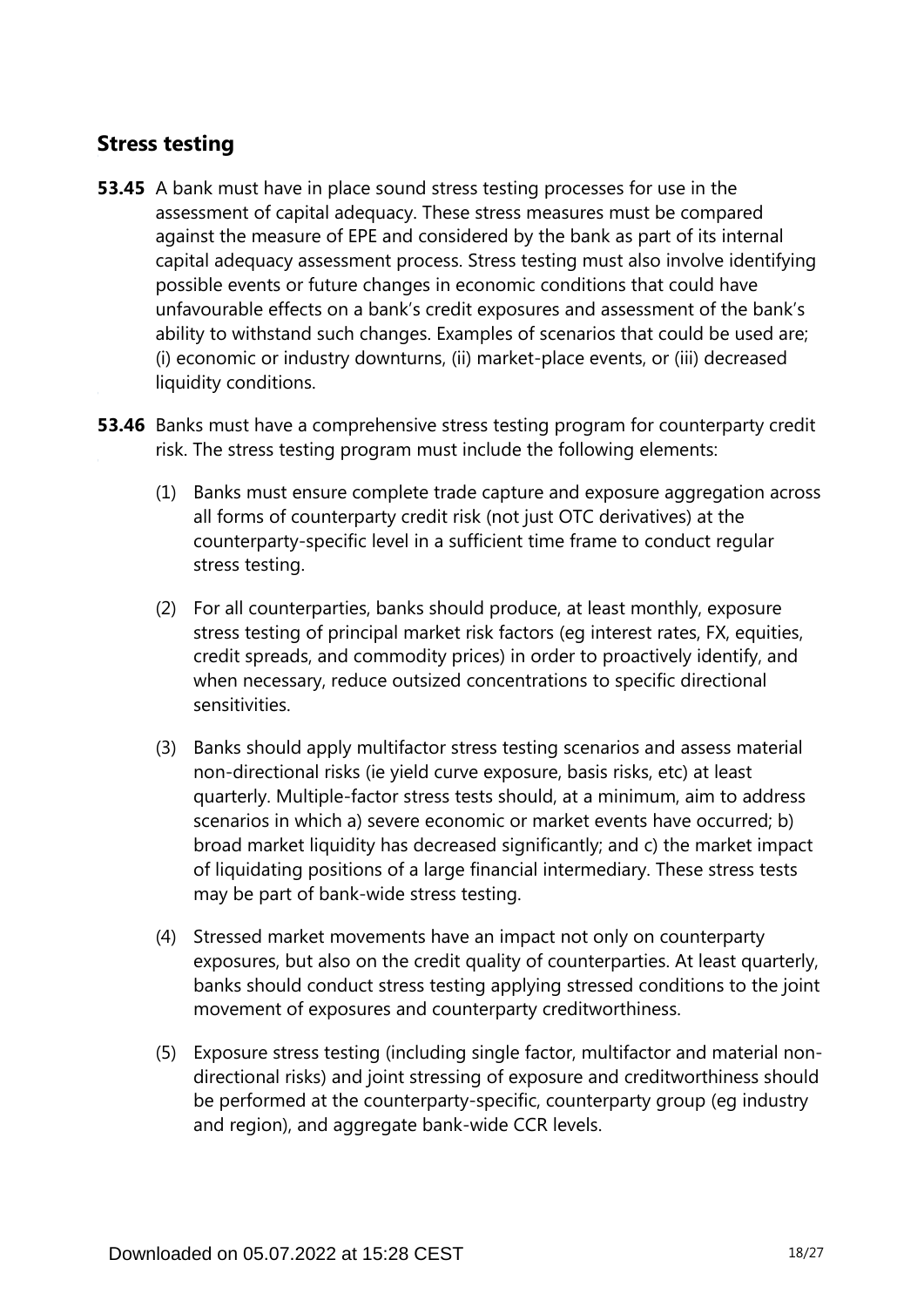- (6) Stress tests results should be integrated into regular reporting to senior management. The analysis should capture the largest counterparty-level impacts across the portfolio, material concentrations within segments of the portfolio (within the same industry or region), and relevant portfolio and counterparty specific trends.
- (7) The severity of factor shocks should be consistent with the purpose of the stress test. When evaluating solvency under stress, factor shocks should be severe enough to capture historical extreme market environments and/or extreme but plausible stressed market conditions. The impact of such shocks on capital resources should be evaluated, as well as the impact on capital requirements and earnings. For the purpose of day-to-day portfolio monitoring, hedging, and management of concentrations, banks should also consider scenarios of lesser severity and higher probability.
- (8) Banks should consider reverse stress tests to identify extreme, but plausible, scenarios that could result in significant adverse outcomes.
- (9) Senior management must take a lead role in the integration of stress testing into the risk management framework and risk culture of the bank and ensure that the results are meaningful and proactively used to manage counterparty credit risk. At a minimum, the results of stress testing for significant exposures should be compared to guidelines that express the bank's risk appetite and elevated for discussion and action when excessive or concentrated risks are present.

### **Wrong-way risk**

**53.47** Banks must identify exposures that give rise to a greater degree of general wrong-way risk. Stress testing and scenario analyses must be designed to identify risk factors that are positively correlated with counterparty credit worthiness. Such testing needs to address the possibility of severe shocks occurring when relationships between risk factors have changed. Banks should monitor general wrong way risk by product, by region, by industry, or by other categories that are germane to the business. Reports should be provided to senior management and the appropriate committee of the Board on a regular basis that communicate wrong way risks and the steps that are being taken to manage that risk.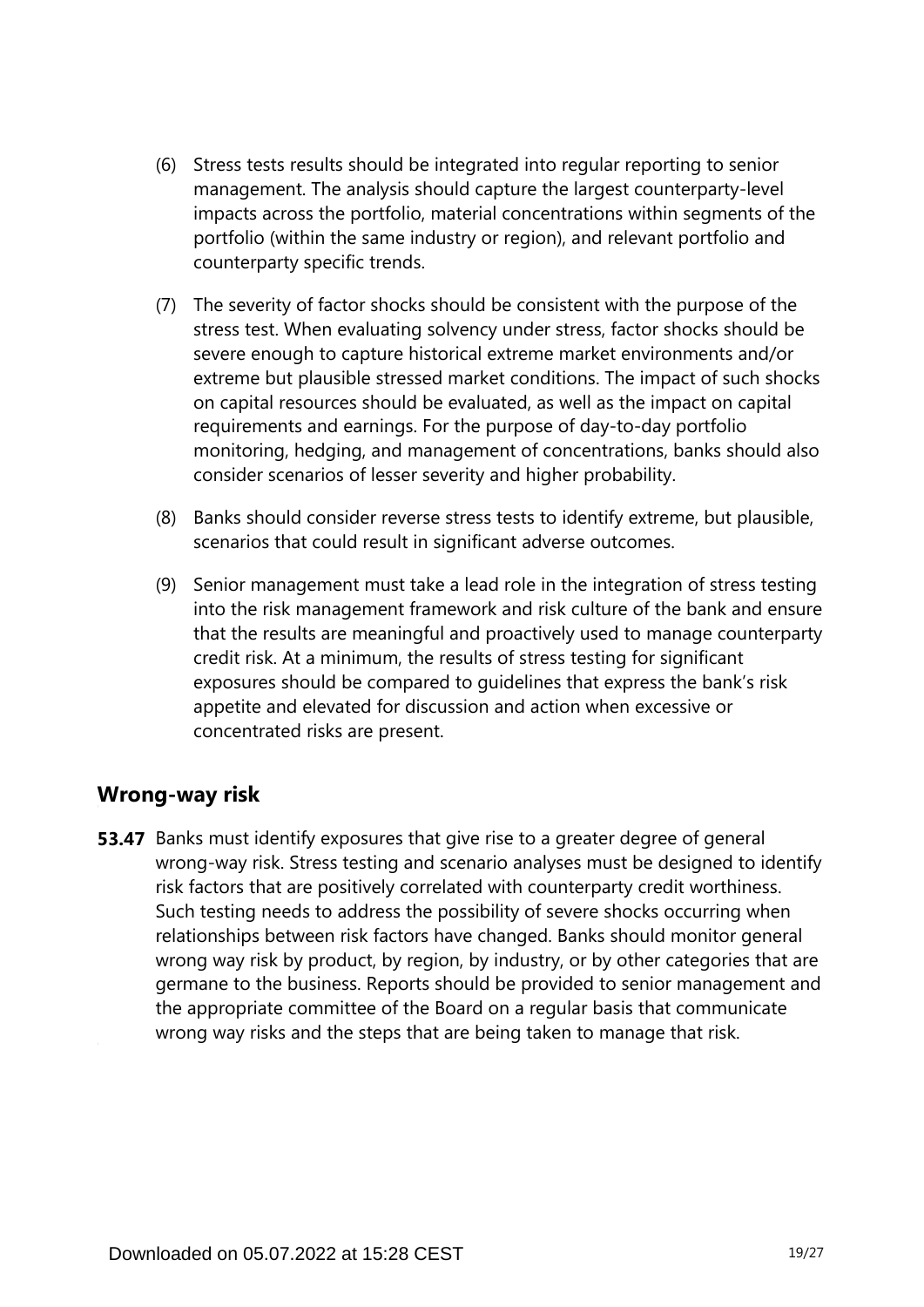**53.48** A bank is exposed to "specific wrong-way risk" if future exposure to a specific counterparty is highly correlated with the counterparty's probability of default. For example, a company writing put options on its own stock creates wrong-way exposures for the buyer that is specific to the counterparty. A bank must have procedures in place to identify, monitor and control cases of specific wrong way

risk, beginning at the inception of a trade and continuing through the life of the trade. To calculate the CCR capital requirement, the instruments for which there exists a legal connection between the counterparty and the underlying issuer, and for which specific wrong way risk has been identified, are not considered to be in the same netting set as other transactions with the counterparty. Furthermore, for single-name credit default swaps where there exists a legal connection between the counterparty and the underlying issuer, and where specific wrong way risk has been identified, EAD in respect of such swap counterparty exposure equals the full expected loss in the remaining fair value of the underlying instruments assuming the underlying issuer is in liquidation. The use of the full expected loss in remaining fair value of the underlying instrument allows the bank to recognise, in respect of such swap, the market value that has been lost already and any expected recoveries. Accordingly LGD for advanced or foundation IRB banks must be set to 100% for such swap transactions. $4$  For banks using the Standardised Approach, the risk weight to use is that of an unsecured transaction. For equity derivatives, bond options, securities financing transactions etc referencing a single company where there exists a legal connection between the counterparty and the underlying company, and where specific wrong way risk has been identified, EAD equals the value of the transaction under the assumption of a jump-to-default of the underlying security. Inasmuch this makes re-use of possibly existing (market risk) calculations (for incremental risk charge) that already contain an LGD assumption, the LGD must be set to 100%.

#### <span id="page-19-1"></span><span id="page-19-0"></span>*Footnotes*

*[4](#page-19-1)*

*Note that the recoveries may also be possible on the underlying instrument beneath such swap. The capital requirements for such underlying exposure are to be calculated without reduction for the swap which introduces wrong way risk. Generally this means that such underlying exposure will receive the risk weight and capital treatment associated with an unsecured transaction (ie assuming such underlying exposure is an unsecured credit exposure).*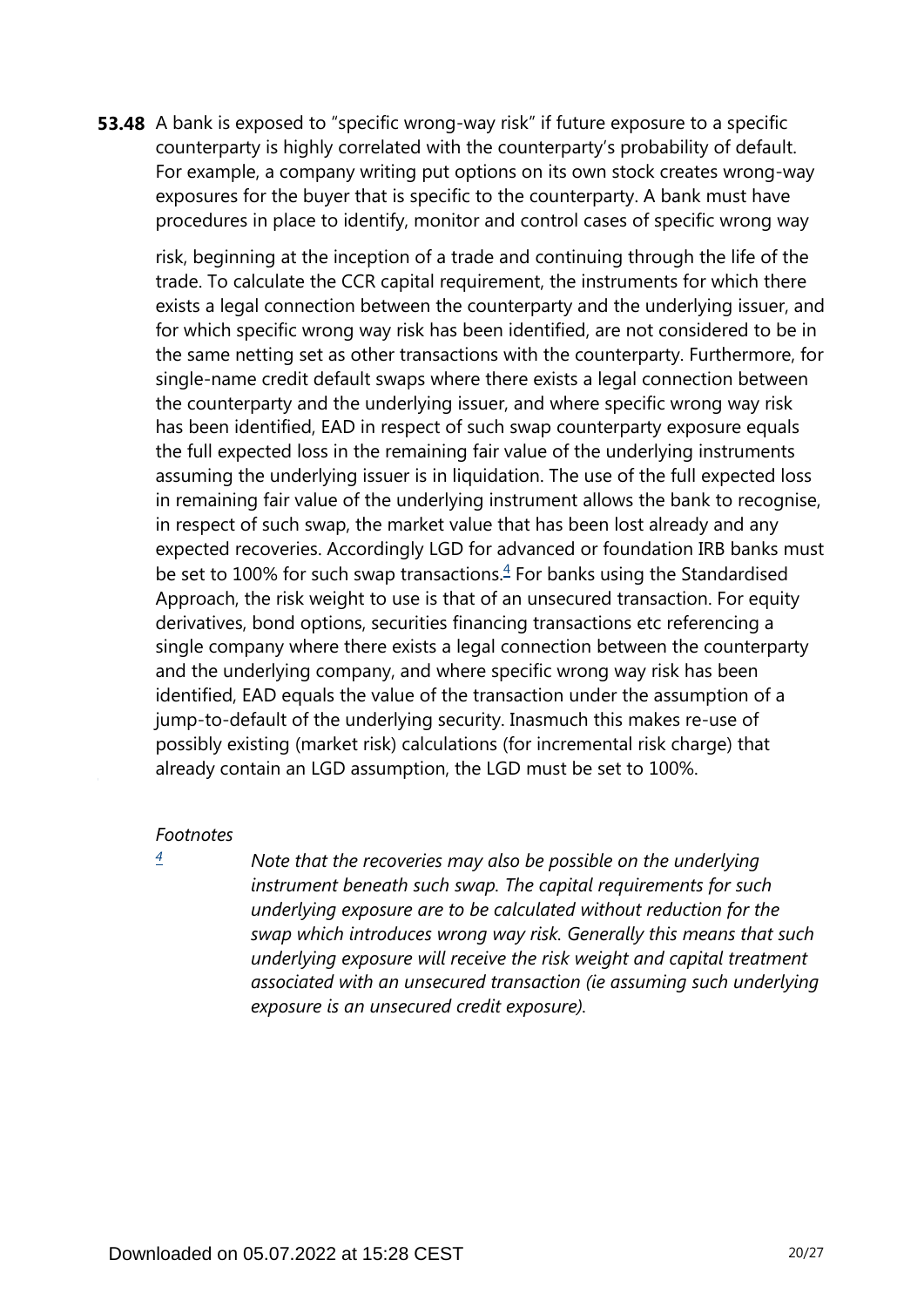## *FAQ*

*Please clarify exactly what needs to be done with respect to credit default swaps (CDSs) with specific wrong-way risk. Can you provide an example? FAQ1*

> *Assume you hold a single name CDS with no wrong-way risk. Then, the EAD of that exposure would be equal to alpha times the effective EPE of the CDS contract, whilst the LGD assigned to the counterparty would be that of the corresponding netting set of the counterparty from whom the CDS was bought. Now assume that this single name CDS has Specific wrong-way risk. First, the CDS is taken out of its netting set. Second, the EAD should be equal to the expected loss on the underlying reference asset, conditional on default of the issuer of the underlying, ie assuming that the reference asset has a PD of 100%. If a non-zero recovery is assumed for the underlying asset, then the LGD for the netting set assigned to the single name CDS exposure in the risk-weighted asset calculation is set to 100%.*

## **Integrity of modelling process**

- **53.49** Other operational requirements focus on the internal controls needed to ensure the integrity of model inputs; specifically, the requirements address the transaction data, historical market data, frequency of calculation, and valuation models used in measuring EPE.
- **53.50** The internal model must reflect transaction terms and specifications in a timely, complete, and conservative fashion. Such terms include, but are not limited to, contract notional amounts, maturity, reference assets, collateral thresholds, margining arrangements, netting arrangements, etc. The terms and specifications must reside in a secure database that is subject to formal and periodic audit. The process for recognising netting arrangements must require signoff by legal staff to verify the legal enforceability of netting and be input into the database by an independent unit. The transmission of transaction terms and specifications data to the internal model must also be subject to internal audit and formal reconciliation processes must be in place between the internal model and source data systems to verify on an ongoing basis that transaction terms and specifications are being reflected in EPE correctly or at least conservatively.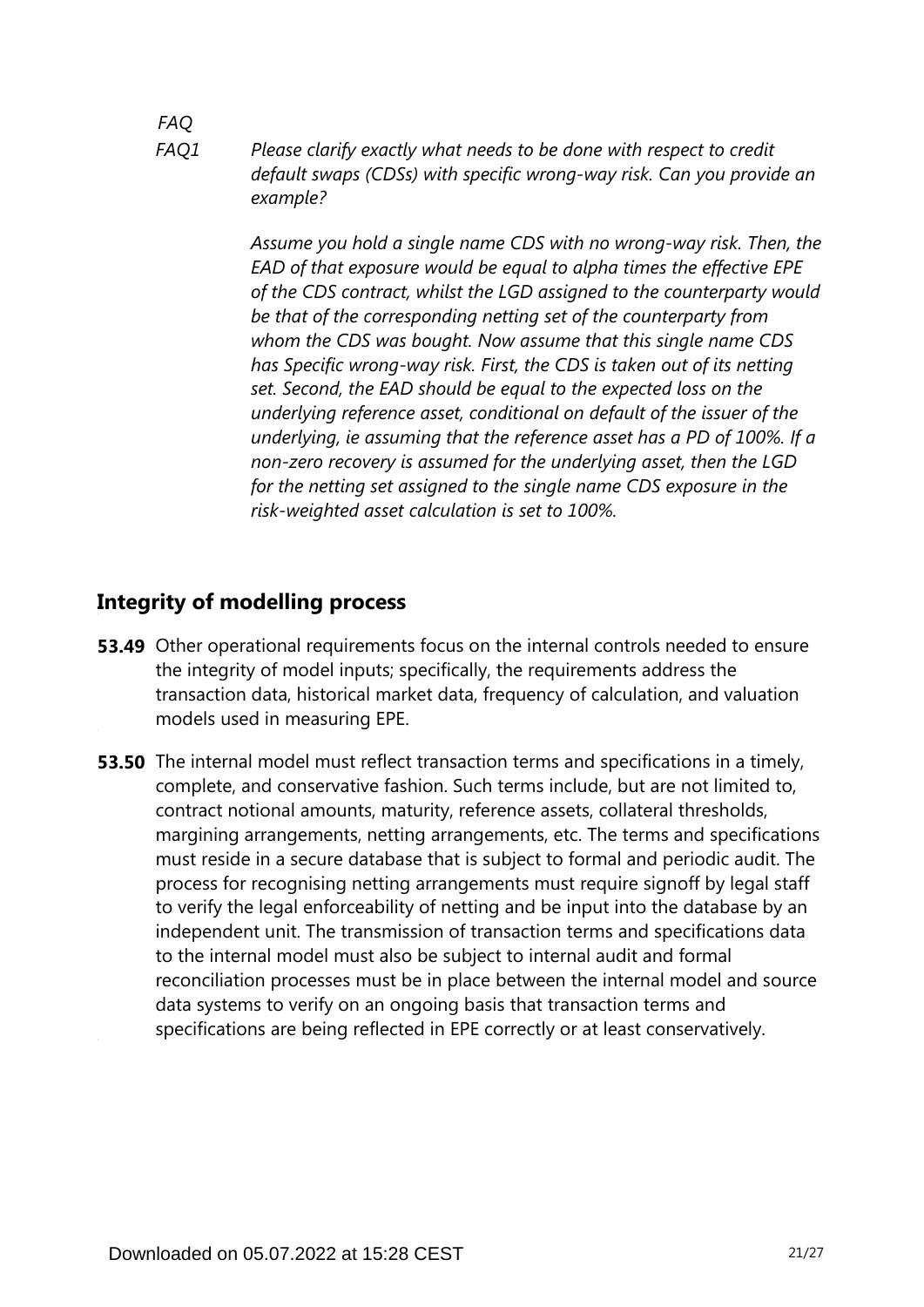**53.51** When the Effective EPE model is calibrated using historic market data, the bank must employ current market data to compute current exposures and at least three years of historical data must be used to estimate parameters of the model. Alternatively, market implied data may be used to estimate parameters of the model. In all cases, the data must be updated quarterly or more frequently if

market conditions warrant. To calculate the Effective EPE using a stress calibration, the bank must also calibrate Effective EPE using three years of data that include a period of stress to the credit default spreads of a bank's counterparties or calibrate Effective EPE using market implied data from a suitable period of stress. The following process will be used to assess the adequacy of the stress calibration:

- (1) The bank must demonstrate, at least quarterly, that the stress period coincides with a period of increased CDS or other credit spreads – such as loan or corporate bond spreads – for a representative selection of the bank's counterparties with traded credit spreads. In situations where the bank does not have adequate credit spread data for a counterparty, the bank should map each counterparty to specific credit spread data based on region, internal rating and business types.
- (2) The exposure model for all counterparties must use data, either historic or implied, that include the data from the stressed credit period, and must use such data in a manner consistent with the method used for the calibration of the Effective EPE model to current data.
- (3) To evaluate the effectiveness of its stress calibration for Effective EPE, the bank must create several benchmark portfolios that are vulnerable to the same main risk factors to which the bank is exposed. The exposure to these benchmark portfolios shall be calculated using (a) current positions at current market prices, stressed volatilities, stressed correlations and other relevant stressed exposure model inputs from the 3-year stress period and (b) current positions at end of stress period market prices, stressed volatilities, stressed correlations and other relevant stressed exposure model inputs from the 3-year stress period. Supervisors may adjust the stress calibration if the exposures of these benchmark portfolios deviate substantially.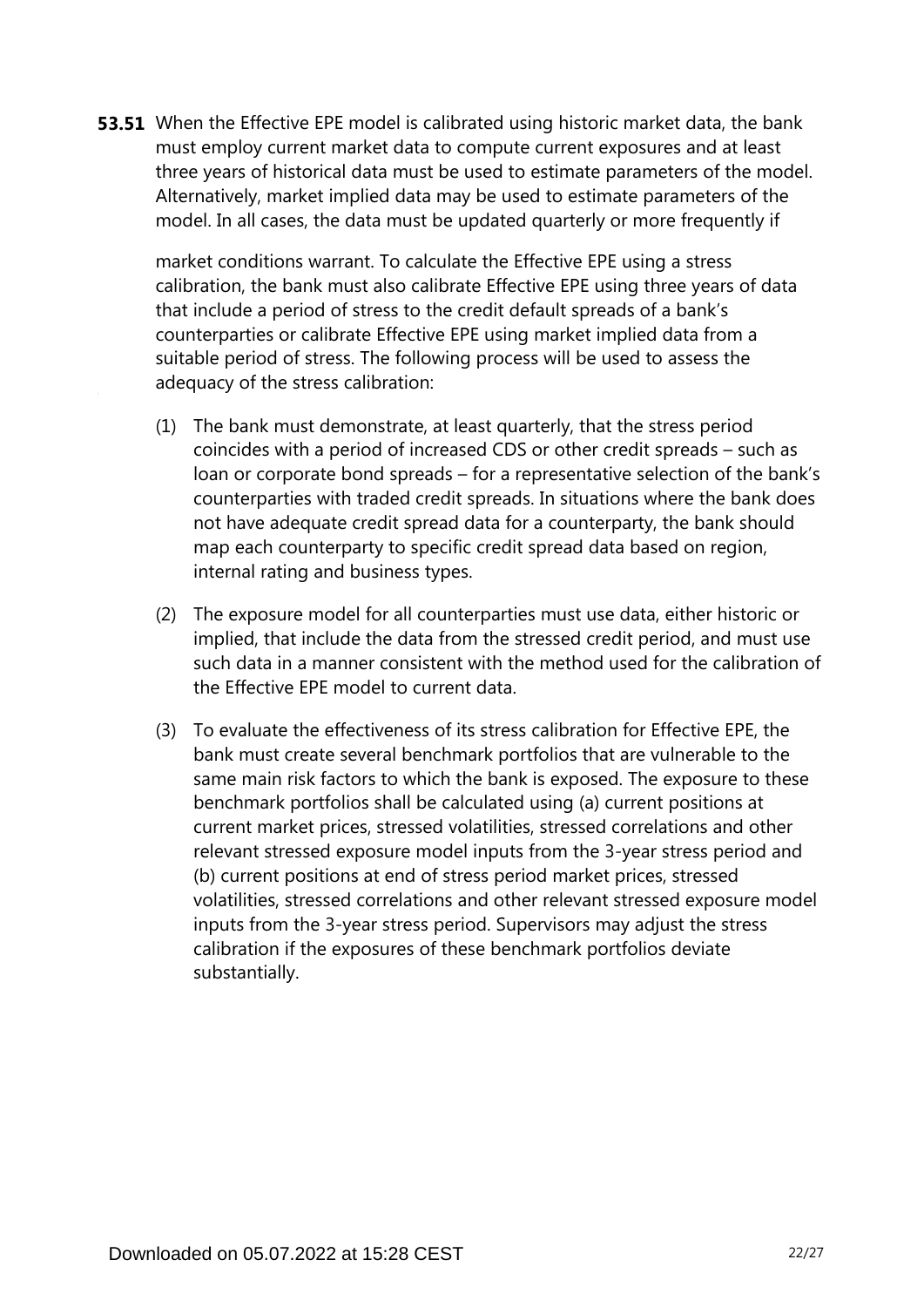*FAQ Can the Basel Committee confirm that banks that use market implied data do not need to employ current market data to compute current exposures for either normal or stressed EPE, but can instead rely respectively on market implied and stressed market implied calibrations? FAQ1*

> *This will depend on the specifics of the modelling framework, but current exposure should be based on current market valuations. However, in any case, current exposure has to be based on current market data, be they directly observed or implied by other observable prices which also need to be as of the valuation date.*

*Can the Basel Committee confirm that the stressed three year data period will be centred on the credit spread stress point, ie there will be equal history used before and after that point? Where the stress period occurs in the current three year data set, is it correct that a separate stress data set would only be required once the stress point is more than 18 months in the past, ie before that the stress and current period will be the same? FAQ2*

> *There is no explicit requirement that the three-year data period needs to be centred on the credit spread stress period. The determination and review of the stress period should be discussed with your national supervisor.*

**53.52** For a bank to recognise in its EAD calculations for OTC derivatives the effect of collateral other than cash of the same currency as the exposure itself, if it is not able to model collateral jointly with the exposure then it must use the standard supervisory haircuts of the comprehensive approach.

*FAQ How is the FX haircut to be applied for mixed currency exposures? FAQ1*

> *The FX haircut should be applied to each element of collateral that is provided in a different currency to the exposure.*

**53.53** If the internal model includes the effect of collateral on changes in the market value of the netting set, the bank must model collateral other than cash of the same currency as the exposure itself jointly with the exposure in its EAD calculations for securities-financing transactions.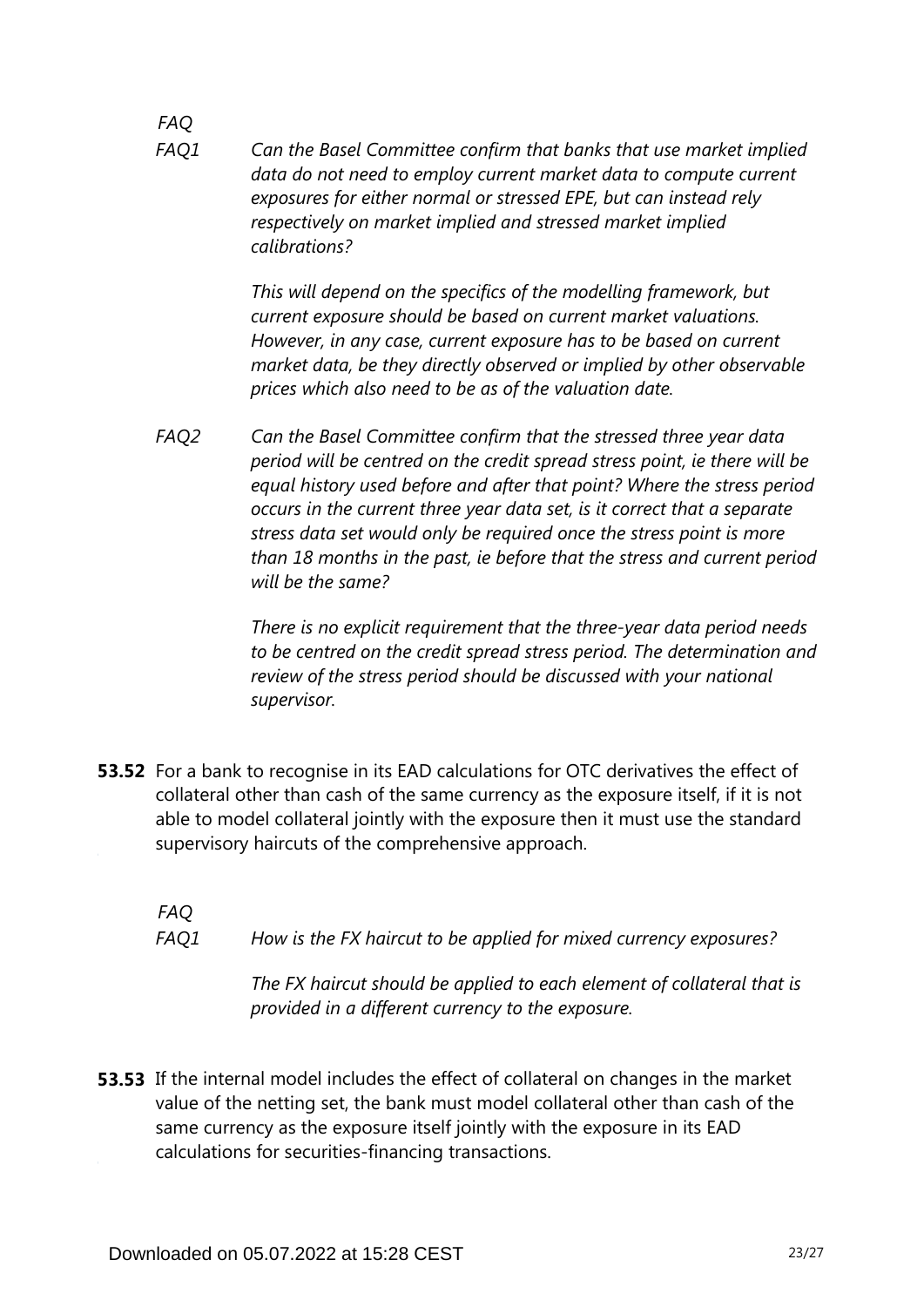- **53.54** The EPE model (and modifications made to it) must be subject to an internal model validation process. The process must be clearly articulated in banks' policies and procedures. The validation process must specify the kind of testing needed to ensure model integrity and identify conditions under which assumptions are violated and may result in an understatement of EPE. The validation process must include a review of the comprehensiveness of the EPE model, for example such as whether the EPE model covers all products that have a material contribution to counterparty risk exposures.
- **53.55** The use of an internal model to estimate EPE, and hence the exposure amount or EAD, of positions subject to a CCR capital requirement will be conditional upon the explicit approval of the bank's supervisory authority. Home and host country supervisory authorities of banks that carry out material trading activities in multiple jurisdictions will work co-operatively to ensure an efficient approval process.
- **53.56** In the Basel Framework and in prior documents, the Committee has issued guidance regarding the use of internal models to estimate certain parameters of risk and determine minimum capital requirements against those risks. Supervisors will require that banks seeking to make use of internal models to estimate EPE meet similar requirements regarding, for example, the integrity of the risk management system, the skills of staff that will rely on such measures in operational areas and in control functions, the accuracy of models, and the rigour of internal controls over relevant internal processes. As an example, banks seeking to make use of an internal model to estimate EPE must demonstrate that they meet the Committee's general criteria for banks seeking to make use of internal models to assess market risk exposures, but in the context of assessing counterparty credit risk. $5$

<span id="page-23-1"></span>*Footnotes See [MAR30.1](https://www.bis.org/basel_framework/chapter/MAR/30.htm?tldate=20230101&inforce=20230101&published=20200327#paragraph_MAR_30_20230101_30_1) to [MAR30.4](https://www.bis.org/basel_framework/chapter/MAR/30.htm?tldate=20230101&inforce=20230101&published=20200327#paragraph_MAR_30_20230101_30_4). [5](#page-23-1)*

- <span id="page-23-0"></span>**53.57** The supervisory review process ([SRP\)](https://www.bis.org/basel_framework/standard/SRP.htm?tldate=20230101) standard of this framework provides general background and specific guidance to cover counterparty credit risks that may not be fully covered by the Pillar 1 process.
- **53.58** No particular form of model is required to qualify to make use of an internal model. Although this text describes an internal model as a simulation model, other forms of models, including analytic models, are acceptable subject to supervisory approval and review. Banks that seek recognition for the use of an internal model that is not based on simulations must demonstrate to their supervisors that the model meets all operational requirements.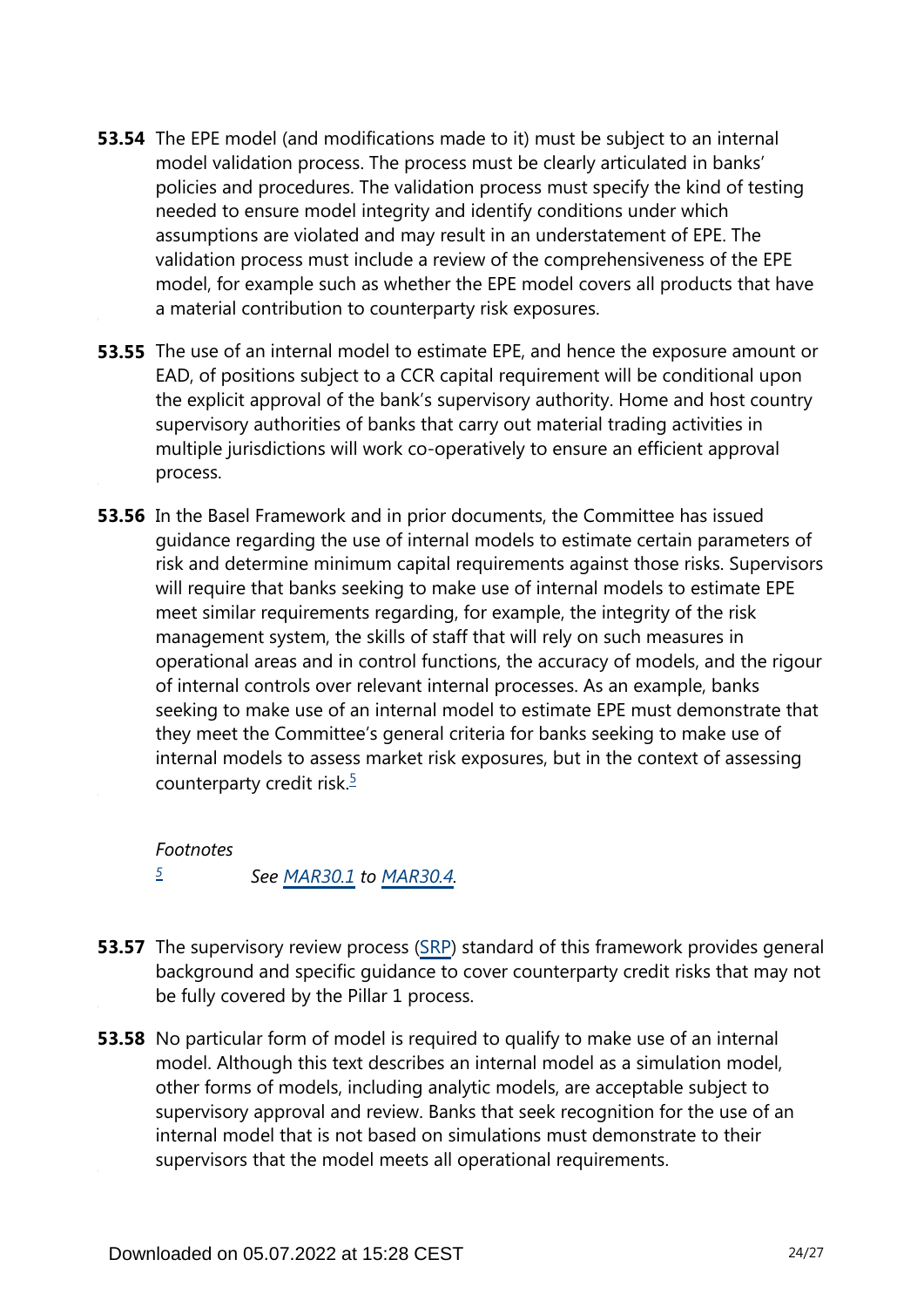- **53.59** For a bank that qualifies to net transactions, the bank must have internal procedures to verify that, prior to including a transaction in a netting set, the transaction is covered by a legally enforceable netting contract that meets the applicable requirements of the standardised approach to counterparty credit risk ( [CRE52\)](https://www.bis.org/basel_framework/chapter/CRE/52.htm?tldate=20230101&inforce=20230101&published=20200605), the credit risk mitigation chapter of the framework ([CRE22](https://www.bis.org/basel_framework/chapter/CRE/22.htm?tldate=20230101&inforce=20230101&published=20201126)), or the Cross-Product Netting Rules set forth [CRE53.61](https://www.bis.org/basel_framework/chapter/CRE/53.htm?tldate=20230101&inforce=20230101&published=20200605#paragraph_CRE_53_20230101_53_61) to [CRE53.71](https://www.bis.org/basel_framework/chapter/CRE/53.htm?tldate=20230101&inforce=20230101&published=20200605#paragraph_CRE_53_20230101_53_71) below.
- **53.60** For a bank that makes use of collateral to mitigate its CCR, the bank must have internal procedures to verify that, prior to recognising the effect of collateral in its calculations, the collateral meets the appropriate legal certainty standards as set out in [CRE22.](https://www.bis.org/basel_framework/chapter/CRE/22.htm?tldate=20230101&inforce=20230101&published=20201126)

### **Cross-product netting rules**

- **53.61** The Cross-Product Netting Rules apply specifically to netting across SFTs, or to netting across both SFTs and OTC derivatives, for purposes of regulatory capital computation under IMM.
- **53.62** Banks that receive approval to estimate their exposures to CCR using the internal models method may include within a netting set SFTs, or both SFTs and OTC derivatives subject to a legally valid form of bilateral netting that satisfies the following legal and operational criteria for a Cross-Product Netting Arrangement (as defined below). The bank must also have satisfied any prior approval or other procedural requirements that its national supervisor determines to implement for purposes of recognising a Cross-Product Netting Arrangement.

#### **Legal Criteria**

**53.63** The bank has executed a written, bilateral netting agreement with the counterparty that creates a single legal obligation, covering all included bilateral master agreements and transactions ("Cross-Product Netting Arrangement"), such that the bank would have either a claim to receive or obligation to pay only the net sum of the positive and negative (i) close-out values of any included individual master agreements and (ii) mark-to-market values of any included individual transactions (the "Cross-Product Net Amount"), in the event a counterparty fails to perform due to any of the following: default, bankruptcy, liquidation or similar circumstances.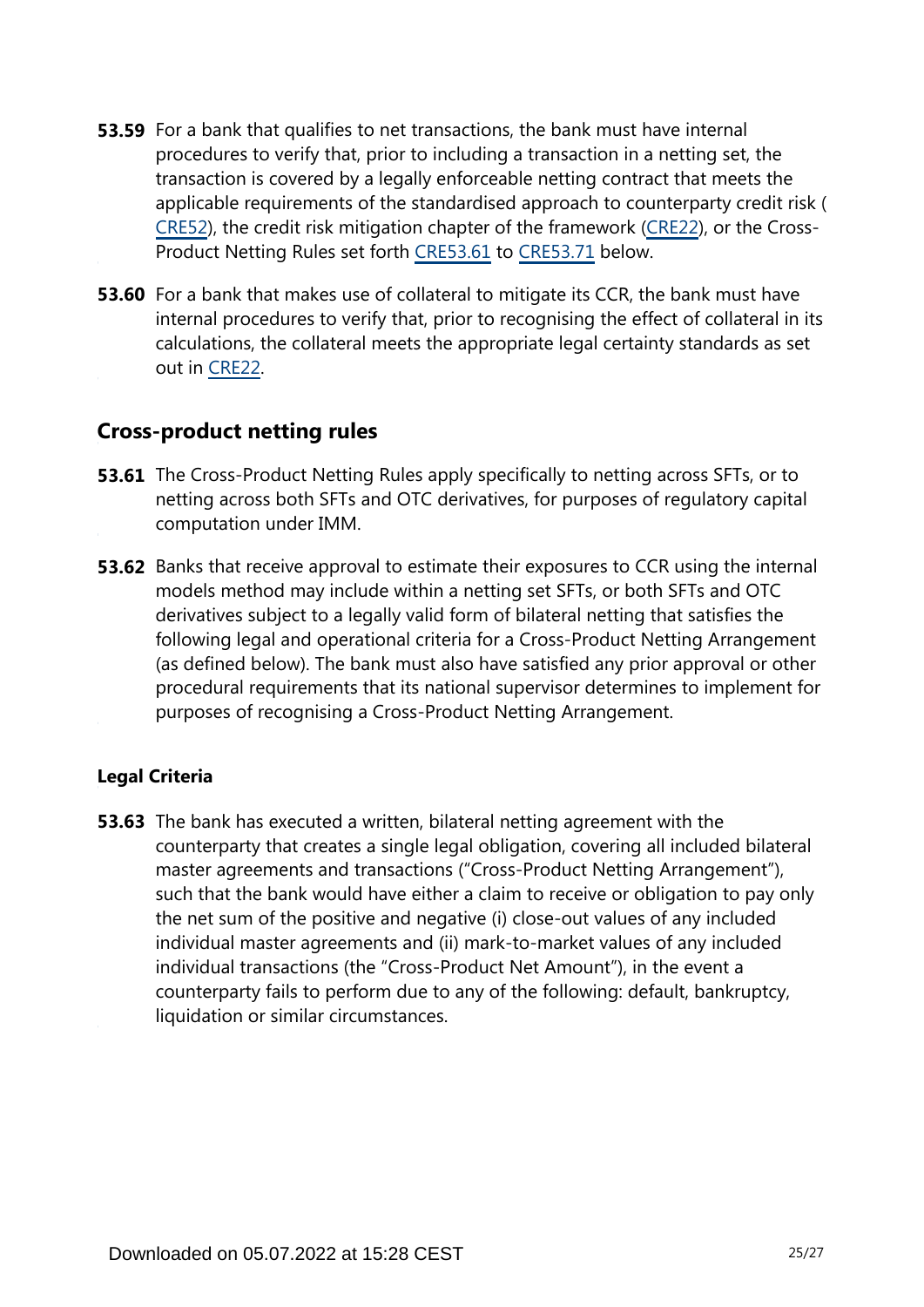**53.64** The bank has written and reasoned legal opinions that conclude with a high degree of certainty that, in the event of a legal challenge, relevant courts or administrative authorities would find the bank's exposure under the Cross-Product Netting Arrangement to be the Cross-Product Net Amount under the laws of all relevant jurisdictions. In reaching this conclusion, legal opinions must address the validity and enforceability of the entire Cross-Product Netting

Arrangement under its terms and the impact of the Cross-Product Netting Arrangement on the material provisions of any included bilateral master agreement.

- (1) The laws of "all relevant jurisdictions" are: (i) the law of the jurisdiction in which the counterparty is chartered and, if the foreign branch of a counterparty is involved, then also under the law of the jurisdiction in which the branch is located, (ii) the law that governs the individual transactions, and (iii) the law that governs any contract or agreement necessary to effect the netting.
- (2) A legal opinion must be generally recognised as such by the legal community in the bank's home country or a memorandum of law that addresses all relevant issues in a reasoned manner.
- **53.65** The bank has internal procedures to verify that, prior to including a transaction in a netting set, the transaction is covered by legal opinions that meet the above criteria.
- **53.66** The bank undertakes to update legal opinions as necessary to ensure continuing enforceability of the Cross-Product Netting Arrangement in light of possible changes in relevant law.
- **53.67** The Cross-Product Netting Arrangement does not include a walkaway clause. A walkaway clause is a provision which permits a non-defaulting counterparty to make only limited payments, or no payment at all, to the estate of the defaulter, even if the defaulter is a net creditor.
- **53.68** Each included bilateral master agreement and transaction included in the Cross-Product Netting Arrangement satisfies applicable legal requirements for recognition of credit risk mitigation techniques in [CRE22](https://www.bis.org/basel_framework/chapter/CRE/22.htm?tldate=20230101&inforce=20230101&published=20201126).
- **53.69** The bank maintains all required documentation in its files.

#### **Operational Criteria**